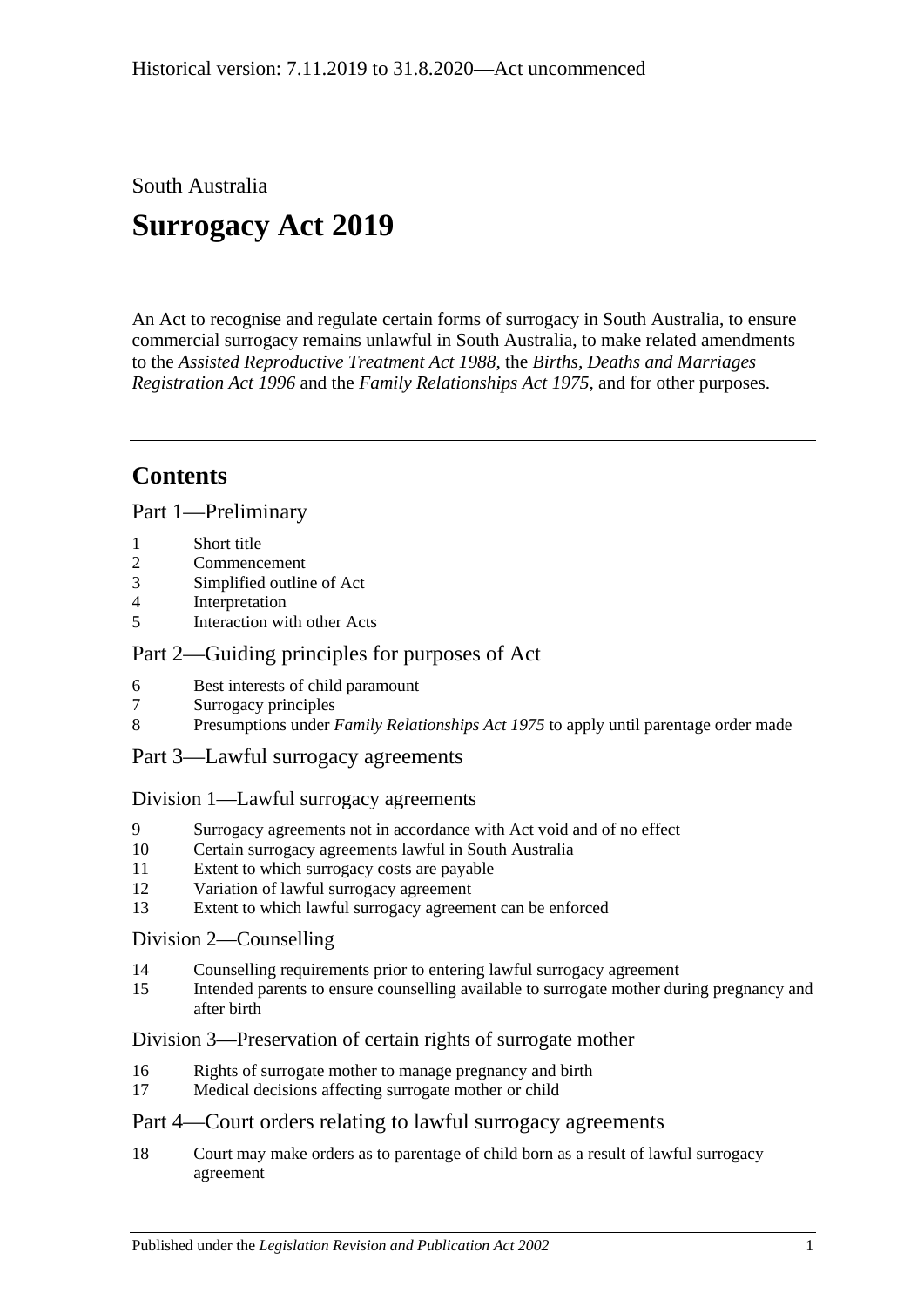- [Court may revoke order under section](#page-12-0) 18
- [Court may require separate representation of child](#page-13-0)
- [Court to notify Registrar of Births, Deaths and Marriages](#page-13-1)
- [Access to Court records](#page-14-0)

#### Part [5—Offences relating to surrogacy agreements](#page-14-1)

- [Offence relating to commercial surrogacy agreements](#page-14-2)
- [Offence to arrange etc surrogacy agreement for another person](#page-14-3)
- [Offence to induce person to enter surrogacy agreement](#page-15-0)
- [Offence to advertise certain services relating to surrogacy](#page-15-1)

#### Part [6—Miscellaneous](#page-15-2)

- [Provision of information etc for purposes of](#page-15-3) *Births, Deaths and Marriages Registration Act [1996](#page-15-3)*
- [Limitation of liability](#page-16-0)
- [Confidentiality](#page-16-1)
- [Service](#page-16-2)
- [Review of Act](#page-16-3)
- [Regulations](#page-17-0)

### Schedule [1—Related amendments and transitional provisions etc](#page-17-1)

#### Part 1—Preliminary

[Amendment provisions](#page-17-2)

#### Part 2—Amendment of *Assisted Reproductive Treatment Act 1988*

- [Amendment of section 3—Interpretation](#page-18-0)
- [Amendment of section 9—Conditions of registration](#page-18-1)
- [Amendment of section 15—Donor conception register](#page-18-2)

#### Part 3—Amendment of *Births, Deaths and Marriages Registration Act 1996*

- [Amendment of section 4—Interpretation](#page-18-3)
- [Amendment of section 22A—Surrogacy orders](#page-18-4)
- [Amendment of section 49A—Saving provision—surrogacy arrangements](#page-19-0)

#### Part 4—Amendment of *Family Relationships Act 1975*

- [Amendment of section 10—Saving provision](#page-19-1)
- [Amendment of section 10EA—Court order relating to paternity](#page-19-2)
- [Repeal of Part 2B](#page-19-3)

#### Part 5—Transitional and saving provisions etc

 [Continuation of recognised surrogacy agreements under](#page-19-4) *Family Relationships Act 1975* as [lawful surrogacy agreements](#page-19-4)

#### [Legislative history](#page-20-0)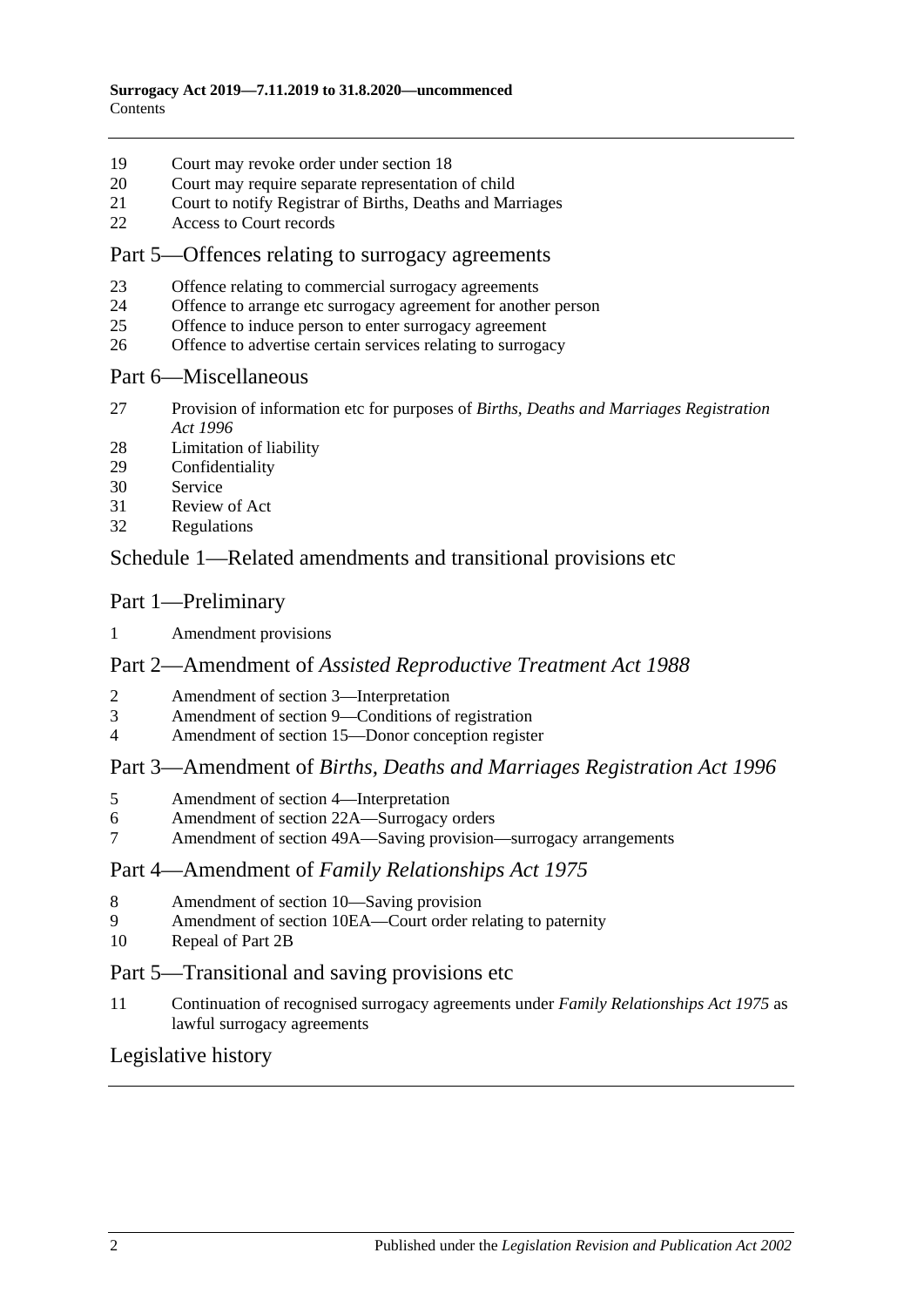<span id="page-2-0"></span>**The Parliament of South Australia enacts as follows:**

## **Part 1—Preliminary**

#### <span id="page-2-1"></span>**1—Short title**

This Act may be cited as the *Surrogacy Act 2019*.

#### <span id="page-2-2"></span>**2—Commencement**

This Act will come into operation on a day to be fixed by proclamation.

### <span id="page-2-3"></span>**3—Simplified outline of Act**

- (1) This Act provides a scheme allowing for certain forms of surrogacy in South Australia. However, all other forms of surrogacy remain unlawful, and the Act provides for a number of offences relating to surrogacy.
- (2) In this Act—
	- [Part](#page-4-1) 2 sets out principles that are to be applied in relation to the operation of the Act and to lawful surrogacy agreements;
	- [Part](#page-5-0) 3 sets out the scheme for surrogacy agreements that are lawful and legally recognised;
	- [Part](#page-10-0) 4 sets out the role of the Court in relation to lawful surrogacy agreements (and, in particular, the making of parentage orders for children born as a result of such agreements);
	- [Part](#page-14-1) 5 provides that all other surrogacy agreements are unlawful in this State, and creates offences relating to surrogacy;
	- [Part](#page-15-2) 6 contains miscellaneous provisions relating to surrogacy and the operation of the Act, including provisions protecting the privacy of children born as a result of a surrogacy agreement and a power to make regulations under the Act.

### <span id="page-2-4"></span>**4—Interpretation**

(1) In this Act, unless the contrary intention appears—

*accredited counsellor* means a counsellor who is accredited in accordance with the regulations for the purposes of this Act;

*birth mother*, of a child, means the woman who gave birth to the child;

*birth sibling*, of a child, means any other child who is born as a result of the same pregnancy as the child;

*counsellor's certificate* means a statement in a lawful surrogacy agreement signed by an accredited counsellor certifying that the accredited counsellor provided the counselling required under [section](#page-8-1) 14 to a specified person or persons;

*Court* means the *Youth Court of South Australia* constituted of the Judge of the Court or a magistrate of the Court;

*domestic partner* means a person who is a domestic partner within the meaning of the *[Family Relationships Act](http://www.legislation.sa.gov.au/index.aspx?action=legref&type=act&legtitle=Family%20Relationships%20Act%201975) 1975* whether declared as such under that Act or not;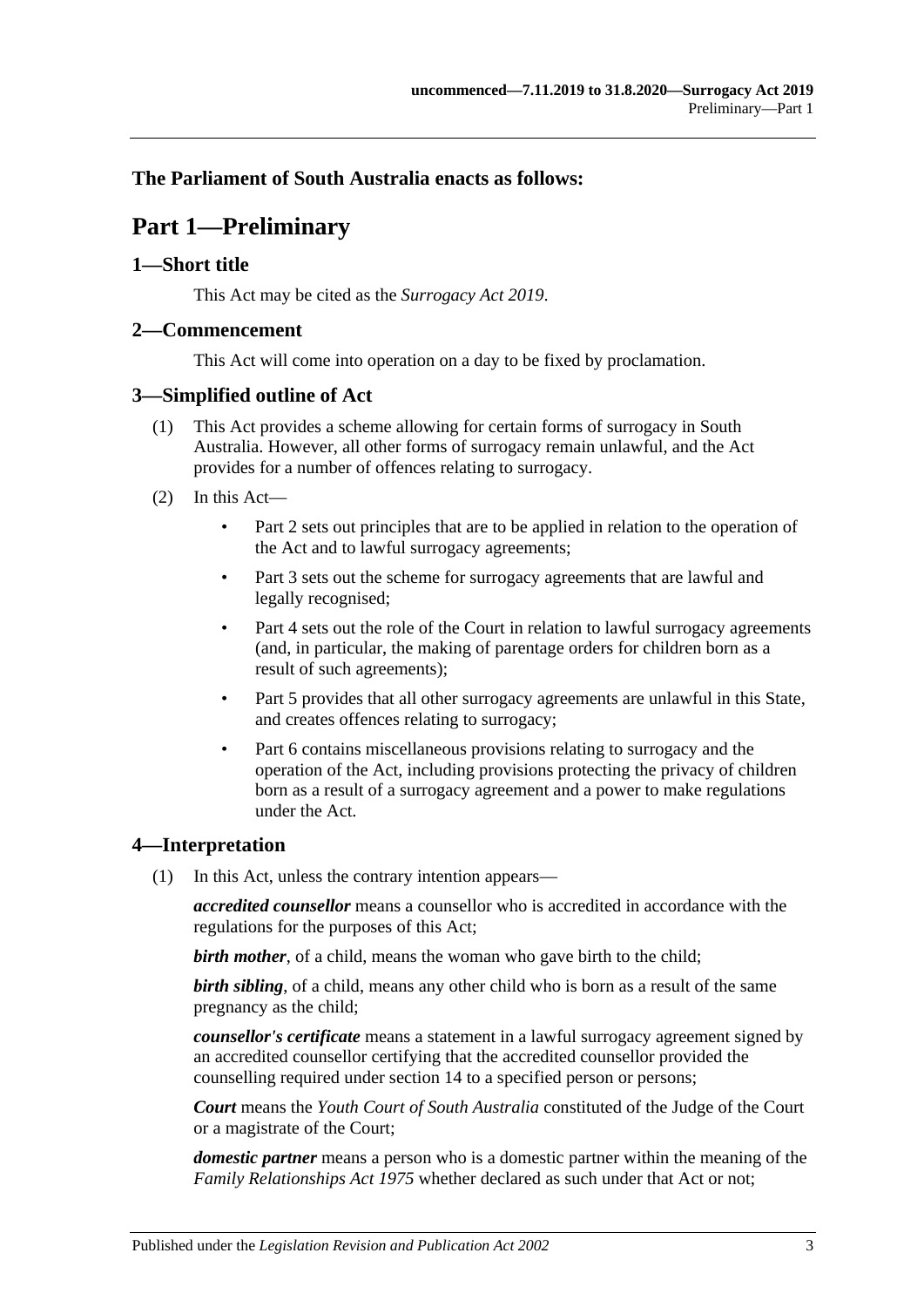*intended parent*—see section [10\(2\)\(b\);](#page-5-4)

*lawful surrogacy agreement* means—

- (a) a surrogacy agreement recognised as a lawful surrogacy agreement under [section](#page-5-3) 10; or
- (b) a surrogacy agreement (however described) entered into in accordance with a prescribed corresponding law of the Commonwealth or another State or Territory;

*lawyer's certificate* means a statement in a lawful surrogacy agreement signed by a legal practitioner certifying that—

- (a) the legal practitioner explained the legal implications of the agreement to a specified person or persons specified; and
- (b) the legal practitioner gave the prescribed information in respect of the lawful surrogacy agreement to a specified person or persons;

*legal practitioner* means a legal practitioner or interstate legal practitioner (both within the meaning of the *[Legal Practitioners Act](http://www.legislation.sa.gov.au/index.aspx?action=legref&type=act&legtitle=Legal%20Practitioners%20Act%201981) 1981*);

*payment* means money or any other consideration;

*reasonable surrogacy costs*—see [section](#page-7-0) 11;

*spouse*—a person is the spouse of another if they are legally married;

*surrogate mother*—see section [10\(2\)\(a\);](#page-5-5)

*surrogacy agreement* means an agreement (whether a lawful surrogacy agreement or otherwise) under which—

- (a) a woman agrees to—
	- (i) become pregnant or attempt to become pregnant; and
	- (ii) surrender parentage or custody of, or rights in relation to, a child born as a result of the pregnancy to another person or persons; or
- (b) a pregnant woman agrees to surrender parentage or custody of, or rights in relation to, a child born as a result of the pregnancy.
- (2) For the purposes of this Act, a reference to a lawful surrogacy agreement includes, unless the context requires otherwise, a reference to a proposed lawful surrogacy agreement.
- (3) For the purposes of this Act, a reference to a surrogate mother under a lawful surrogacy agreement includes, unless the context requires otherwise, a reference to a person who is to be the surrogate mother pursuant to the lawful surrogacy agreement.
- (4) For the purposes of this Act, a person will be taken to have *impaired decision-making capacity* in respect of a particular decision if the person is not capable of—
	- (a) understanding any information that may be relevant to the decision (including information relating to the consequences of making a particular decision); or
	- (b) retaining such information; or
	- (c) using such information in the course of making the decision; or
	- (d) communicating their decision in any manner,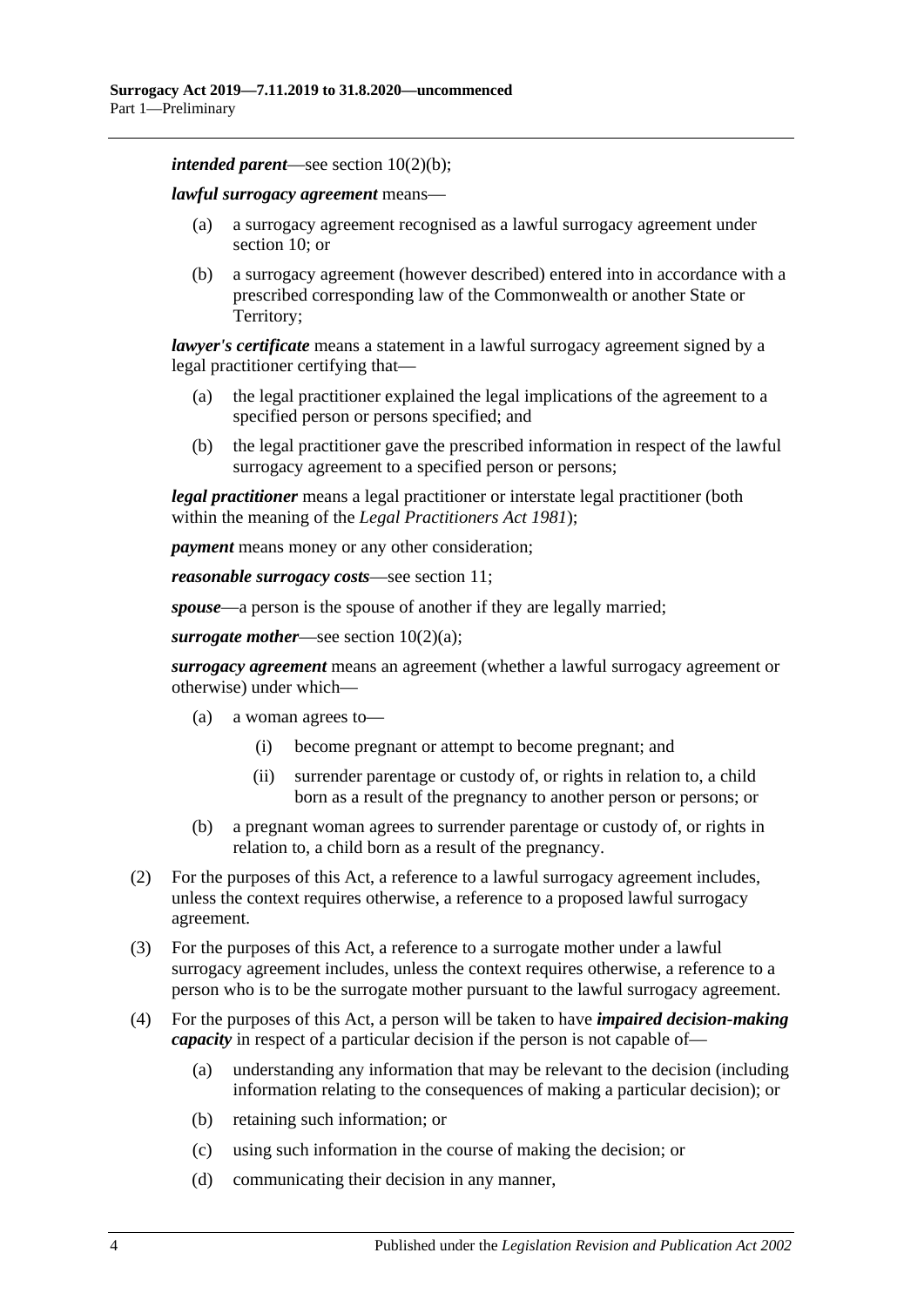however—

- (e) a person will not be taken to be incapable of understanding information merely because the person is not able to understand matters of a technical or trivial nature;
- (f) a person will not be taken to be incapable of retaining information merely because the person can only retain the information for a limited time;
- (g) a person may fluctuate between having impaired decision-making capacity and full decision-making capacity;
- (h) a person's decision-making capacity will not be taken to be impaired merely because a decision made by the person results, or may result, in an adverse outcome for the person.

#### <span id="page-4-0"></span>**5—Interaction with other Acts**

Except where the contrary intention appears, nothing in this Act limits the operation of any law relating to the guardianship, custody, protection or adoption of children.

## <span id="page-4-1"></span>**Part 2—Guiding principles for purposes of Act**

#### <span id="page-4-2"></span>**6—Best interests of child paramount**

- (1) The best interests of any child born as a result of a lawful surrogacy agreement is to be the paramount consideration in respect of the administration and operation of this Act.
- (2) To avoid doubt, the requirement under this section applies to the Court.

#### <span id="page-4-3"></span>**7—Surrogacy principles**

- (1) The following principles (the *surrogacy principles*) apply in relation to the lawful practice of surrogacy in South Australia:
	- (a) the human rights of all parties to a lawful surrogacy agreement, including any child born as a result of the agreement, must be respected;
	- (b) the surrogate mother under a lawful surrogacy agreement should not be financially disadvantaged as a result of her involvement in the lawful surrogacy agreement.
- (2) The Minister, the Court, and each person or body engaged in the administration of this Act must exercise their powers and perform their functions so as to give effect to the surrogacy principles.
- (3) However, the surrogacy principles do not displace, and cannot be used to justify the displacement of, [section](#page-4-2) 6.

#### <span id="page-4-4"></span>**8—Presumptions under** *Family Relationships Act 1975* **to apply until parentage order made**

The presumptions and other rules as to the parentage of a child under the *[Family](http://www.legislation.sa.gov.au/index.aspx?action=legref&type=act&legtitle=Family%20Relationships%20Act%201975)  [Relationships Act](http://www.legislation.sa.gov.au/index.aspx?action=legref&type=act&legtitle=Family%20Relationships%20Act%201975) 1975* continue to apply to a child born as a result of a surrogacy arrangement until such time as the Court makes an order or orders as to parentage of the child under [Part](#page-10-0) 4.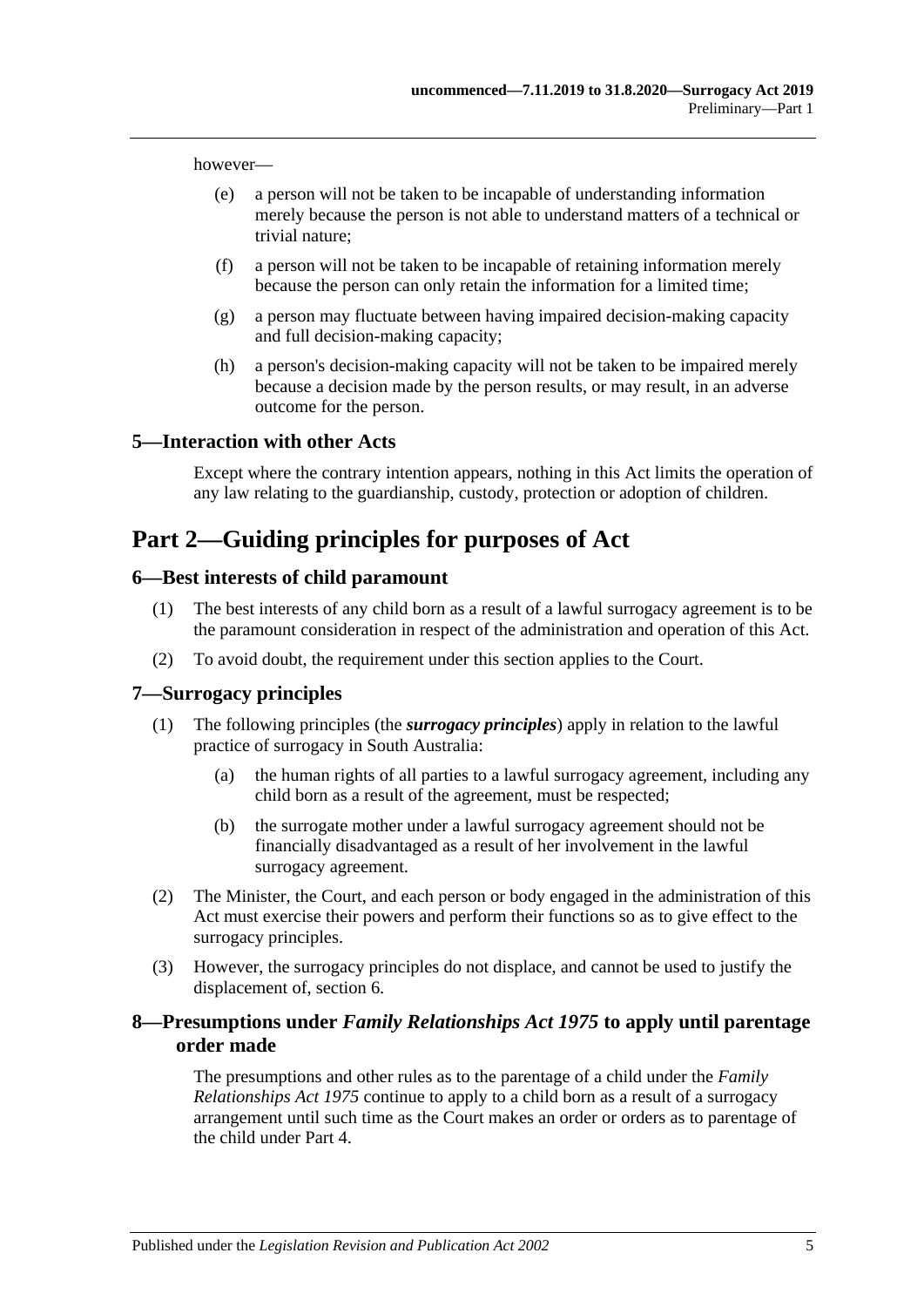## <span id="page-5-0"></span>**Part 3—Lawful surrogacy agreements**

### <span id="page-5-1"></span>**Division 1—Lawful surrogacy agreements**

#### <span id="page-5-2"></span>**9—Surrogacy agreements not in accordance with Act void and of no effect**

Except as may be provided for in this Act, a surrogacy agreement (however described) is void and of no effect.

#### <span id="page-5-3"></span>**10—Certain surrogacy agreements lawful in South Australia**

- (1) Subject to this Act, a surrogacy agreement that complies with the requirements under this section, and any regulations made for the purposes of this section, will be taken to be a *lawful surrogacy agreement*.
- <span id="page-5-5"></span>(2) Subject to this Act, the following persons may be parties to a lawful surrogacy agreement:
	- (a) a woman (the *surrogate mother*) who is to have a child or children for the purposes of the lawful surrogacy agreement;
	- (b) a person, or both persons, (an *intended parent*) on whom parentage of the child or children born as a result of the lawful surrogacy agreement will be conferred in accordance with this Act.
- <span id="page-5-4"></span>(3) Subject to this Act, each of the following provisions must be satisfied by, or in respect of, the surrogate mother under a lawful surrogacy agreement:
	- (a) the surrogate mother must be 25 years of age or older at the time the lawful surrogacy agreement is entered;
	- (b) the surrogate mother must not have impaired decision-making capacity in respect of the decision to enter a lawful surrogacy agreement;
	- (c) the surrogate mother must be an Australian citizen or a permanent resident of Australia;
	- (d) the surrogate mother must not be pregnant at the time the lawful surrogacy agreement is entered;
	- (e) the surrogate mother must, before entering the lawful surrogacy agreement, undergo counselling of a kind required by [section](#page-8-1) 14;
	- (f) the surrogate mother must provide to each intended parent a criminal history report in respect of the surrogate mother provided by South Australia Police, or the Australian Crime Commission or an Australian Crime Commission accredited agency or broker, within the 12 months prior to entering a lawful surrogacy agreement;
	- (g) the surrogate mother must comply with any other requirements set out in the regulations.
- (4) Subject to this Act, each of the following provisions must be satisfied by, or in respect of, the intended parents under a lawful surrogacy agreement:
	- (a) each intended parent must be 25 years of age or older at the time the lawful surrogacy agreement is entered;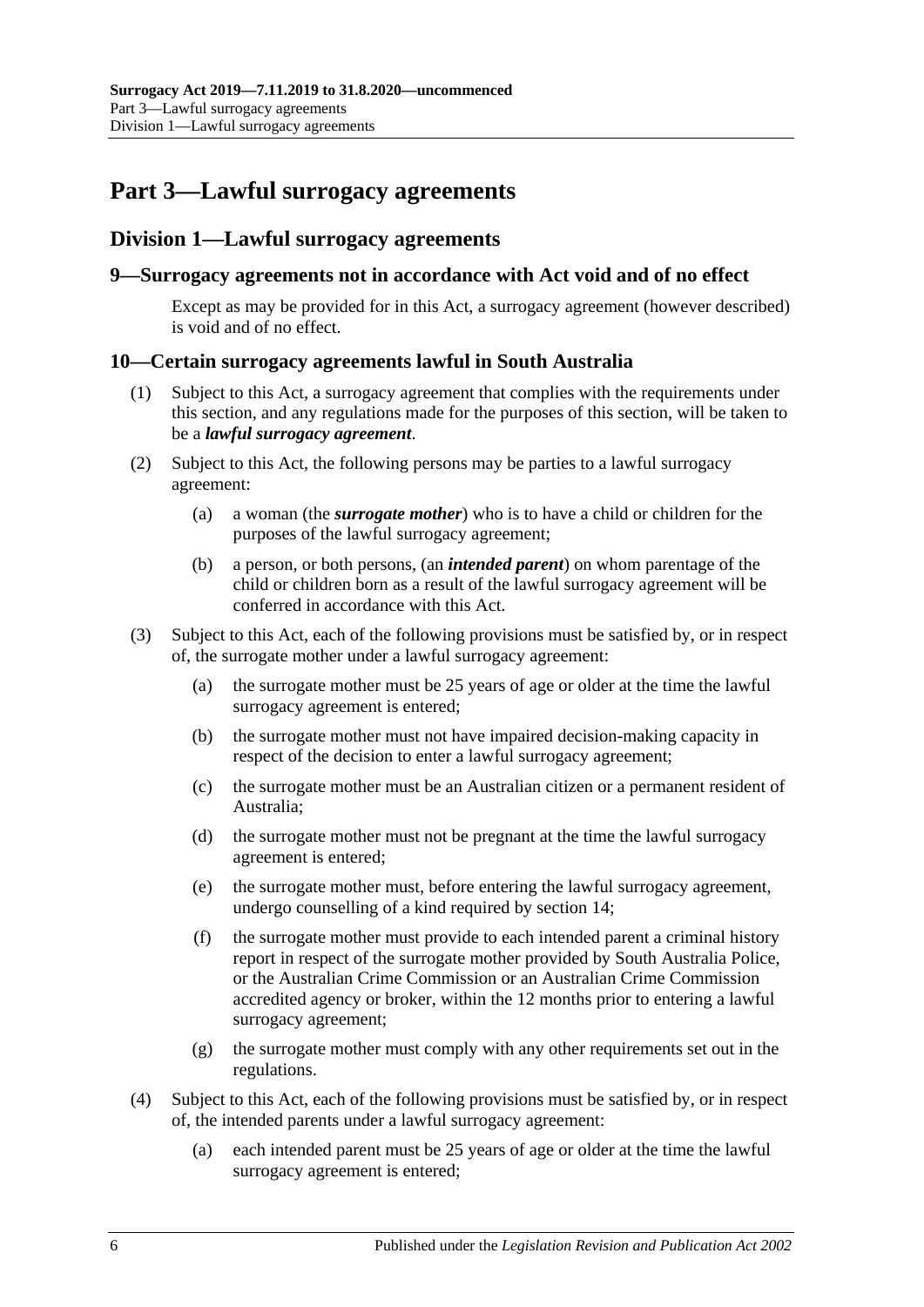- (b) an intended parent must not have impaired decision making capacity in respect of the decision to enter a lawful surrogacy agreement;
- (c) each intended parent must be an Australian citizen or a permanent resident of Australia;
- (d) at least 1 intended parent must be domiciled in South Australia at the time the lawful surrogacy agreement is entered;
- (e) each intended parent must, before entering the lawful surrogacy agreement, undergo counselling of a kind required by [section](#page-8-1) 14;
- (f) at least 1 of the following circumstances must exist in relation to the intended parent or parents:
	- (i) at least 1 of the intended parents is a female person who is unlikely to become pregnant, or to be able to carry a pregnancy or give birth (whether because of medical reasons or otherwise); or
	- (ii) there is a risk that a serious genetic defect, serious disease or serious illness would be transmitted to a child born to an intended parent; or
	- (iii) there is a risk that becoming pregnant or giving birth to a child would result in physical harm to an intended parent (being harm of a kind, or of a severity, unlikely to be suffered by women who become pregnant or give birth generally); or
	- (iv) it appears to be unlikely in all of the circumstances of the intended parent or parents that an intended parent would become pregnant, or be able to carry a pregnancy or give birth (whether because of gender identity, sexuality or any other reason);
- (g) each intended parent must provide to the surrogate mother a criminal history report in respect of the intended parent provided by South Australia Police, or the Australian Crime Commission or an Australian Crime Commission accredited agency or broker, within the 12 months prior to entering a lawful surrogacy agreement;
- (h) the intended parents must comply with any other requirements set out in the regulations.
- (5) Subject to this Act, a lawful surrogacy agreement must comply with each of the following provisions:
	- (a) the lawful surrogacy agreement must be in writing in a form that complies with any requirements set out in the regulations;
	- (b) the lawful surrogacy agreement must contain a lawyer's certificate in respect of the surrogate mother and each intended parent;
	- (c) the lawful surrogacy agreement must contain a counsellor's certificate in respect of the surrogate mother and each intended parent;
	- (d) the lawful surrogacy agreement must contain provisions setting out the arrangements for the payment of reasonable surrogacy costs;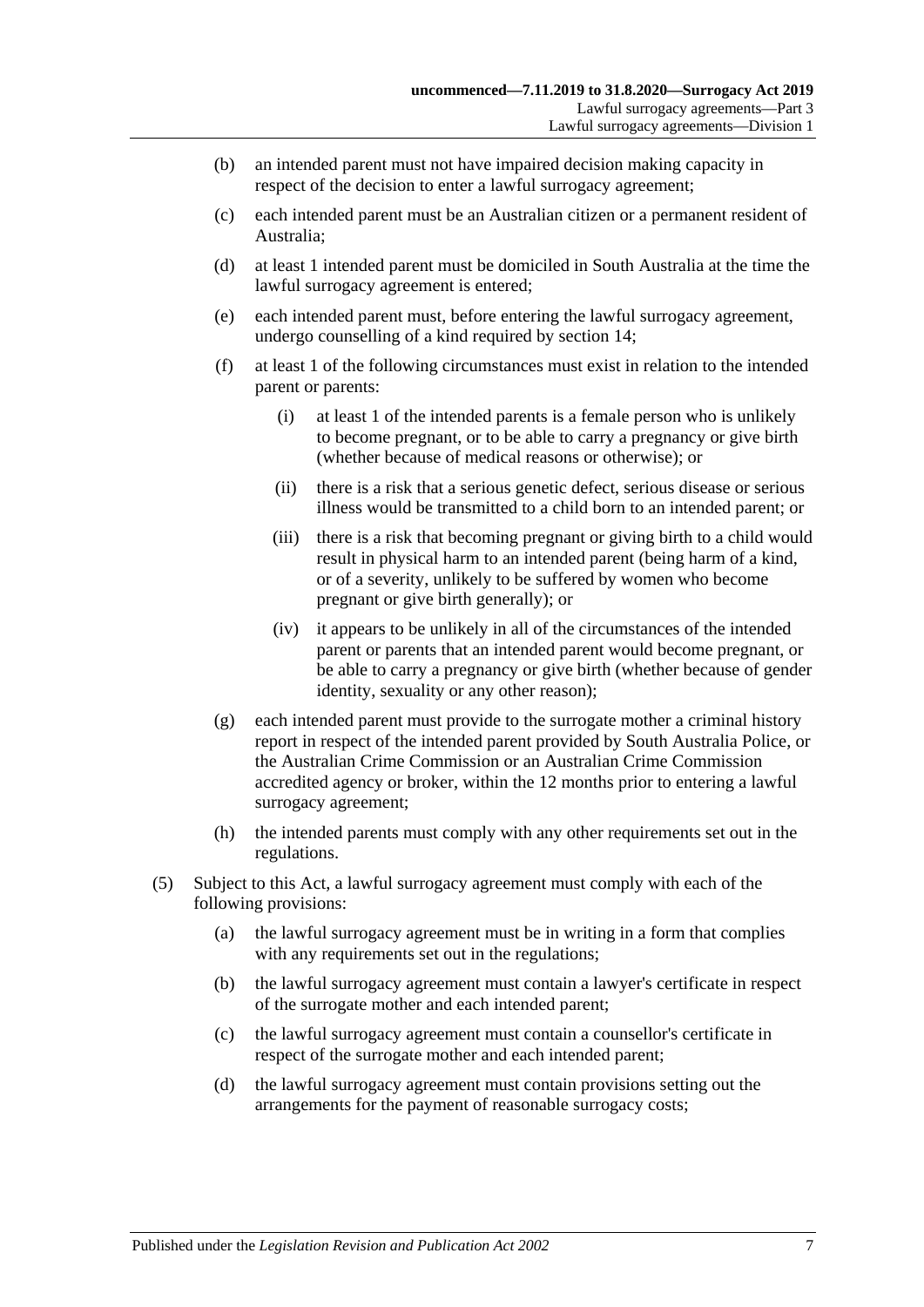- (e) the lawful surrogacy agreement must contain provisions setting out the Court orders under [Part](#page-10-0) 4 that the intended parents will be likely to seek following the birth of a child under the lawful surrogacy agreement (however, nothing in this paragraph prevents the intended parents from seeking orders that differ from those set out in the agreement);
- (f) the lawful surrogacy agreement must comply with any other requirements set out in the regulations.
- (6) Without limiting this section, a lawful surrogacy agreement may contain such other lawful provisions as the parties to the lawful surrogacy agreement think fit.

#### <span id="page-7-3"></span><span id="page-7-0"></span>**11—Extent to which surrogacy costs are payable**

- (1) Despite any other Act or law, no payment of any form may be made (whether to a surrogate mother, an intended parent or any other person or body) in relation to a lawful surrogacy agreement except payment of the following kinds (the *reasonable surrogacy costs*)—
	- (a) such reasonable costs as may be incurred, or likely to be incurred, in respect of the lawful surrogacy agreement, being—
		- (i) costs relating to the pregnancy (including any attempt to become pregnant) that is the subject of the lawful surrogacy agreement; and
		- (ii) costs relating to the birth of a child born as a result of the lawful surrogacy agreement; and
		- (iii) costs relating to the postnatal care of a child born as a result of the lawful surrogacy agreement; and
		- (iv) medical, counselling or legal services provided in relation to the lawful surrogacy agreement; and
		- (v) reasonable out of pocket expenses incurred by the surrogate mother in relation to the lawful surrogacy agreement; and
		- (vi) any other costs, or costs of a kind, prescribed by the regulations for the purposes of this paragraph; or
	- (b) payments representing loss of income of a kind set out in the regulations; or
	- (c) any other payment of a kind relating to the lawful surrogacy agreement of a kind prescribed by the regulations.
- (2) A provision of a lawful surrogacy agreement that is inconsistent with [subsection](#page-7-3) (1) is void and of no effect.
- (3) Nothing in this section authorises regulations to be made that allow for commercial surrogacy (however described).

#### <span id="page-7-1"></span>**12—Variation of lawful surrogacy agreement**

The parties to a lawful surrogacy agreement may, by instrument in writing signed by each party, vary a lawful surrogacy agreement.

#### <span id="page-7-2"></span>**13—Extent to which lawful surrogacy agreement can be enforced**

(1) Except as is provided for in this section, a lawful surrogacy agreement, or a provision of a lawful surrogacy agreement, is not enforceable.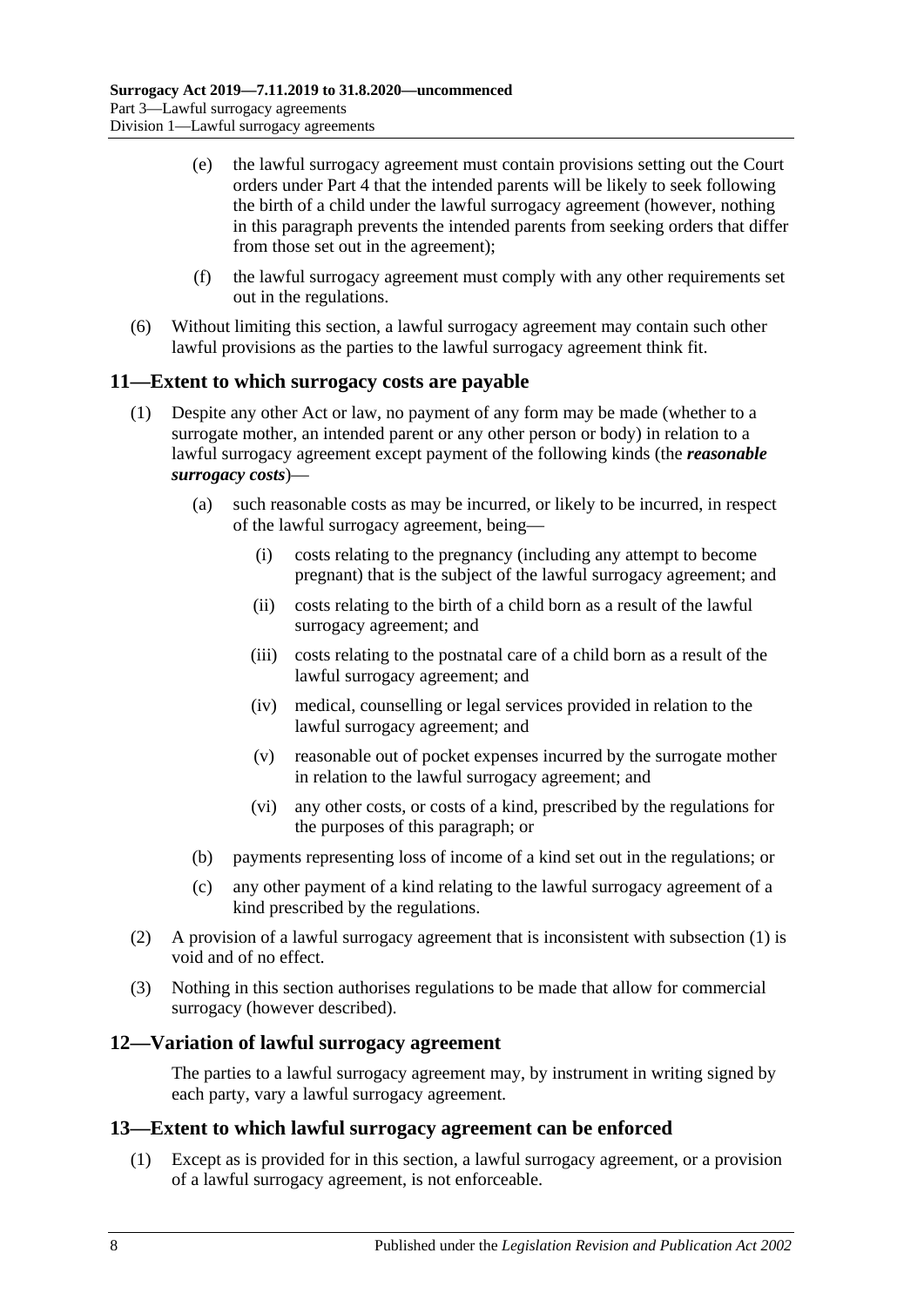- <span id="page-8-2"></span>(2) A provision of a lawful surrogacy arrangement relating to the payment or reimbursement of reasonable surrogacy costs (being costs that have, in fact, been incurred) is enforceable in a court of competent jurisdiction.
- (3) However, [subsection](#page-8-2) (2) does not apply where the surrogate mother—
	- (a) refuses or fails to relinquish the custody or rights in relation to a child born as a result of the lawful surrogacy arrangement to the intended parents; or
	- (b) does not consent to the making of an order under [section](#page-10-1) 18.

### <span id="page-8-0"></span>**Division 2—Counselling**

#### <span id="page-8-1"></span>**14—Counselling requirements prior to entering lawful surrogacy agreement**

- (1) A surrogate mother must, before entering a lawful surrogacy agreement, undergo counselling regarding the implications of the agreement that complies with the following provisions:
	- (a) the counselling must be provided by an accredited counsellor;
	- (b) the counselling must be consistent with—
		- (i) any guidelines related to such counselling published by the Australian and New Zealand Infertility Counsellors Association; and
		- (ii) any relevant guidelines published by the National Health and Medical Research Council;
	- (c) the counselling must comply with any requirements set out in the regulations for the purposes of this paragraph.
- (2) Each intended parent must, before entering a lawful surrogacy agreement, undergo counselling regarding the implications of the agreement that complies with the following provisions:
	- (a) the counselling must be provided by an accredited counsellor;
	- (b) at least 1 session of the counselling must be provided to each intended parent in the absence of the other;
	- (c) the counselling must be consistent with—
		- (i) any guidelines related to such counselling published by the Australian and New Zealand Infertility Counsellors Association; and
		- (ii) any relevant guidelines published by the National Health and Medical Research Council;
	- (d) the counselling must comply with any requirements set out in the regulations for the purposes of this paragraph.
- (3) The costs of counselling under this section (including the costs of counselling the surrogate mother) are to be met by the intended parents.
- (4) The reasonable costs of counselling under this section (including the costs of counselling the surrogate mother) may be recovered against the intended parents as a debt in a court of competent jurisdiction.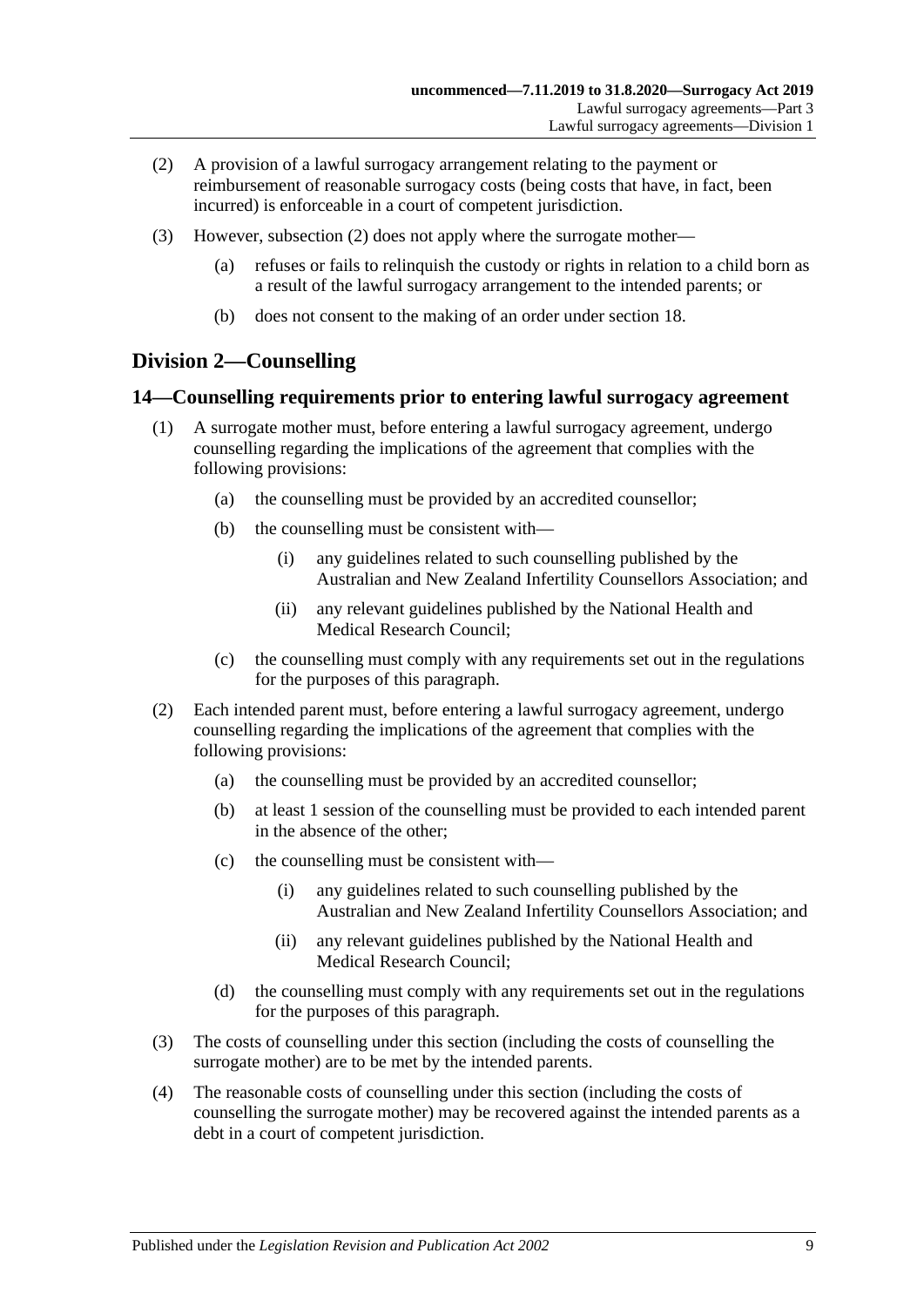### <span id="page-9-0"></span>**15—Intended parents to ensure counselling available to surrogate mother during pregnancy and after birth**

- <span id="page-9-4"></span>(1) The intended parents under a lawful surrogacy agreement must take reasonable steps to ensure that—
	- (a) the surrogate mother and the spouse or domestic partner of the surrogate mother (if any) is, in accordance with any requirements in the regulations, offered counselling by an accredited counsellor—
		- (i) during any period in which a surrogate mother is attempting to become pregnant for the purpose of a lawful surrogacy agreement; and
		- (ii) during any pregnancy to which a lawful surrogacy agreement relates; and
		- (iii) during the period of 6 months after the birth of the child; and
	- (b) if the surrogate mother, spouse or domestic partner of the surrogate mother undergoes such counselling—the reasonable costs associated with the counselling are paid by the intended parents.
- (2) If the intended parents under a lawful surrogacy agreement refuse or fail to comply with [subsection](#page-9-4) (1), each intended parent is guilty of an offence. Maximum penalty: \$5 000.
- (3) The reasonable costs of any counselling under by this section may be recovered against the intended parents as a debt in a court of competent jurisdiction.

## <span id="page-9-1"></span>**Division 3—Preservation of certain rights of surrogate mother**

### <span id="page-9-5"></span><span id="page-9-2"></span>**16—Rights of surrogate mother to manage pregnancy and birth**

- (1) A surrogate mother has the same rights to manage her pregnancy and birth as any other pregnant woman.
- (2) A provision of a lawful surrogacy agreement that is inconsistent with [subsection](#page-9-5) (1), or that purports to require the consent of the intended parents in relation to the management of the surrogate mother's pregnancy, the health of the unborn child to which the lawful surrogacy agreement relates, or the birth of a child to which the lawful surrogacy agreement relates, is void and of no effect.
- (3) This section applies despite any provision of a lawful surrogacy agreement to the contrary.

### <span id="page-9-3"></span>**17—Medical decisions affecting surrogate mother or child**

- (1) For the purposes of this Act, the *[Consent to Medical Treatment and Palliative Care](http://www.legislation.sa.gov.au/index.aspx?action=legref&type=act&legtitle=Consent%20to%20Medical%20Treatment%20and%20Palliative%20Care%20Act%201995)  Act [1995](http://www.legislation.sa.gov.au/index.aspx?action=legref&type=act&legtitle=Consent%20to%20Medical%20Treatment%20and%20Palliative%20Care%20Act%201995)* and any other Act or law, a question relating to any medical treatment to be provided to a surrogate mother, or to an unborn child to which a lawful surrogacy agreement relates, is to be determined as if the lawful surrogacy agreement did not exist.
- (2) Nothing in this Act limits the operation of an advance care directive under the *[Advance Care Directives Act](http://www.legislation.sa.gov.au/index.aspx?action=legref&type=act&legtitle=Advance%20Care%20Directives%20Act%202013) 2013*.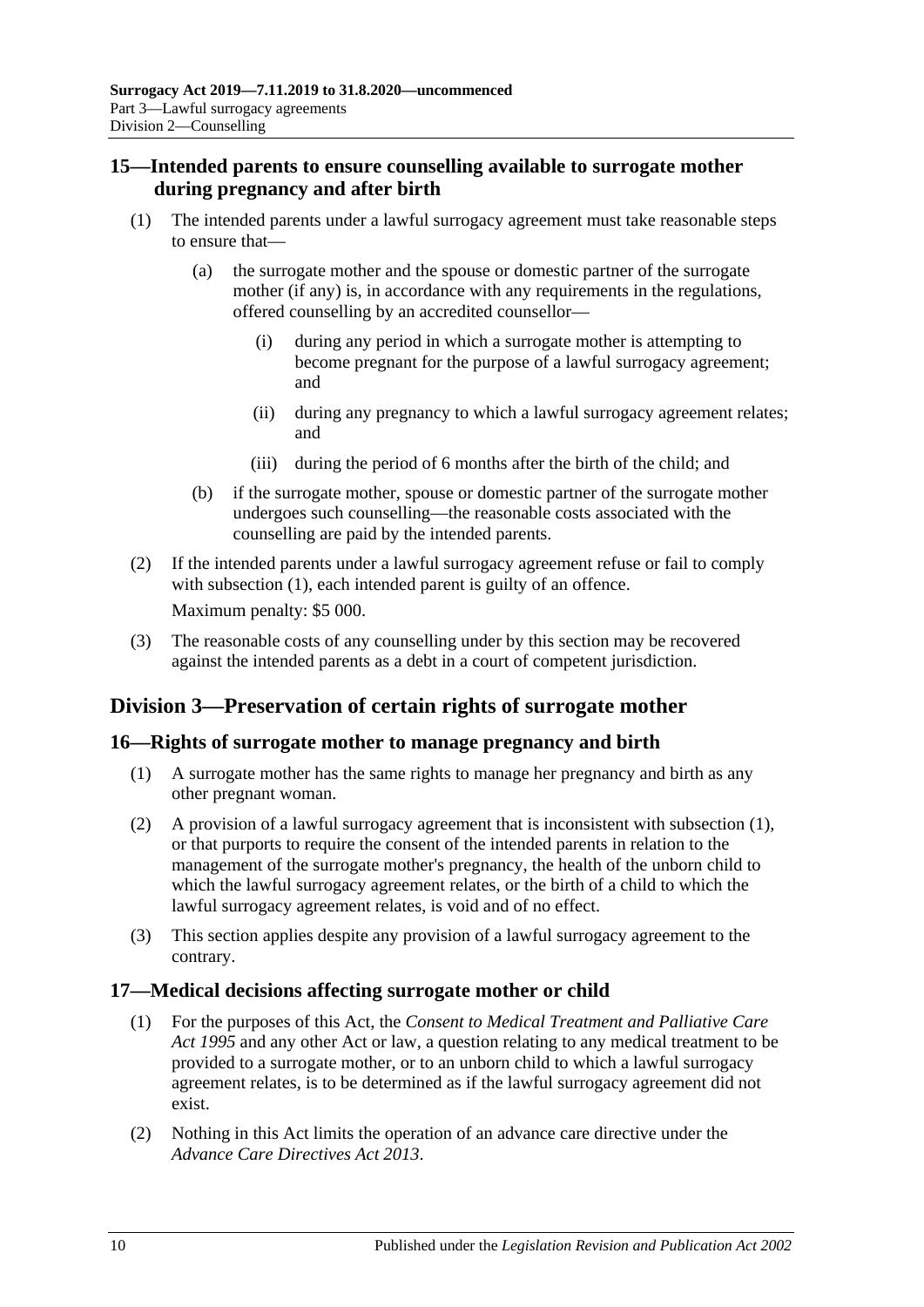## <span id="page-10-0"></span>**Part 4—Court orders relating to lawful surrogacy agreements**

### <span id="page-10-1"></span>**18—Court may make orders as to parentage of child born as a result of lawful surrogacy agreement**

- <span id="page-10-3"></span><span id="page-10-2"></span>(1) Subject to this section, the Court may, on an application by 1 or both of the intended parents under a lawful surrogacy agreement, make 1 or more of the following orders in relation to a child born as a result of the lawful surrogacy agreement:
	- (a) an order declaring—
		- (i) that the relationship between the child and the intended parent or parents is as specified in the order; and
		- (ii) that the relationship between the child and the surrogate mother is as specified in the order; and
		- (iii) that the relationships of all other persons to the child are to be determined according to the operation and effect of the preceding subparagraphs;
	- (b) an order declaring that the name of the child will be as specified in the order;
	- (c) such consequential or ancillary orders as the Court considers appropriate.
- (2) An application under this section must be made—
	- (a) not less than 30 days but not more than 12 months after a child is born as a result of the lawful surrogacy agreement; or
	- (b) if the Court considers it is in the best interests of the child or that exceptional circumstances exist—at such later time as the Court may allow.
- (3) An applicant for an order under this section must provide to the Court (whether in an application or in proceedings under this section) such of the following information as is known to the applicant:
	- (a) the identity of the donor of any human reproductive material used in relation to the lawful surrogacy agreement and resulting in the birth of a child (being a donor who is not the surrogate mother or an intended parent);
	- (b) any other information prescribed by the regulations.
- (4) In the case where a child born as a result of the lawful surrogacy agreement has 1 or more birth siblings—
	- (a) the application will be taken to relate to the child and each birth sibling; and
	- (b) the Court may only make an order under [subsection](#page-10-2)  $(1)(a)$  in relation to the child if it makes a comparable order in relation to each birth sibling, unless the Court considers it is not in the best interests of the child to do so.
- (5) The Court may not make an order under [subsection](#page-10-3) (1) unless satisfied that—
	- (a) making the order is in the best interests of the child; and
	- (b) the intended parent or parents are fit and proper to assume the role of parent of the child; and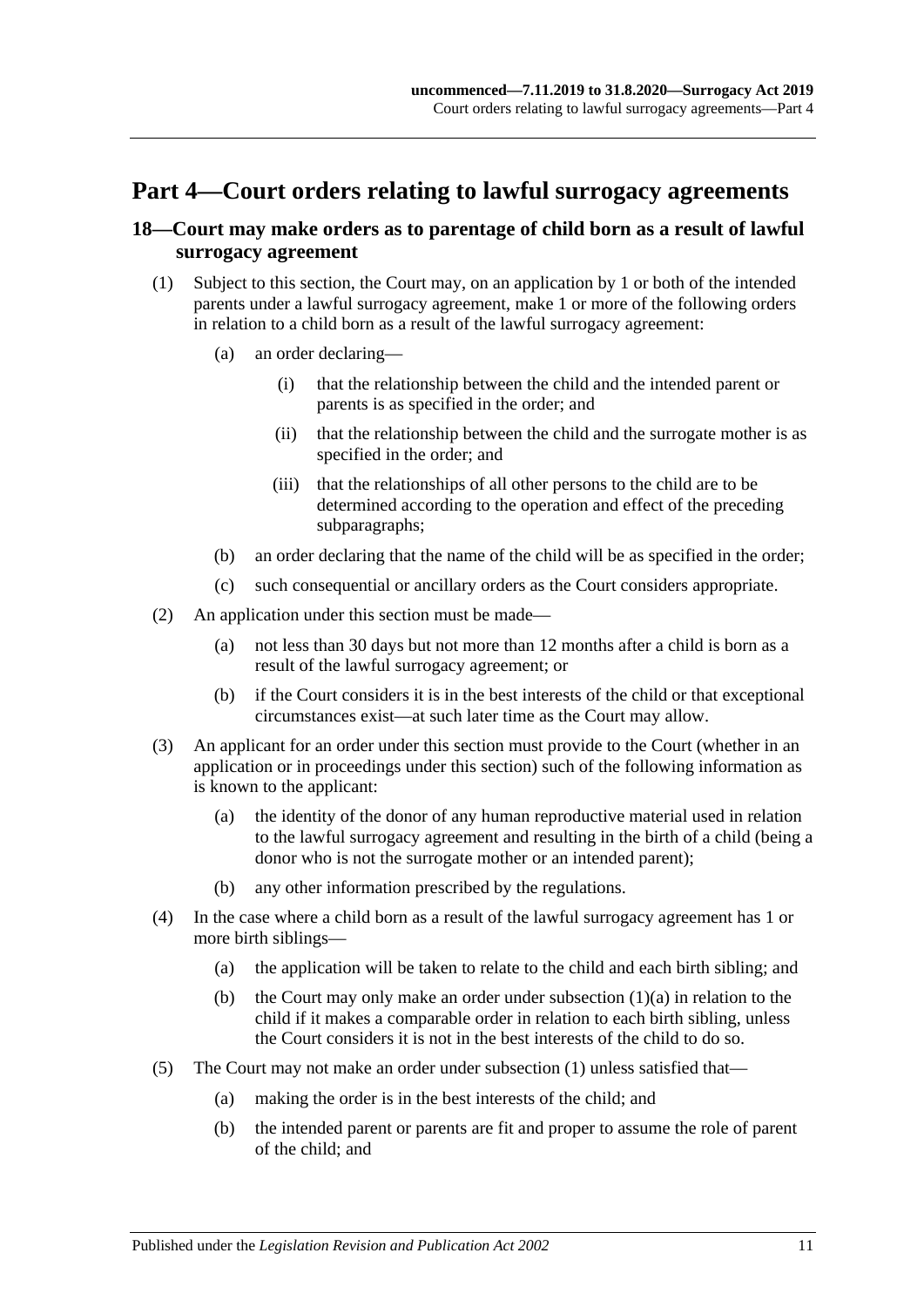- <span id="page-11-0"></span>(c) subject to this section, the surrogate mother under the lawful surrogacy agreement consents to the making of the order; and
- (d) subject to this section, each intended parent under the lawful surrogacy agreement consents to the making of the order.
- (6) However, the Court may dispense with the requirement under [subsection](#page-11-0)  $(5)(c)$ 
	- (a) if satisfied that the surrogate mother is dead or incapacitated; or
	- (b) if satisfied that the applicants cannot contact the surrogate mother after making reasonable inquiries; or
	- (c) in any other circumstances prescribed by the regulations.
- <span id="page-11-1"></span>(7) The Court may excuse a failure to comply with a particular requirement under [Part](#page-5-0) 3 (other than a prescribed requirement) if satisfied that, in the circumstances of the particular case, it is appropriate for the Court to make orders under this section despite the failure and, in such a case, may order that, subject to such conditions as may be stipulated by the Court, the requirement be dispensed with.
- (8) An order under [subsection](#page-11-1) (7) may be conditional or unconditional.
- (9) The Court may, in the case where only 1 intended parent has applied for the order, and the other intended parent is alive at the time of the application, make an order under [subsection](#page-10-3) (1) in favour of the applicant intended parent only—
	- (a) if the other intended parent consents to the making of an order in favour of the applicant intended parent; or
	- (b) if the applicant intended parent cannot, after making reasonable inquiries, contact the other intended parent to obtain their consent to the making of an order in favour of the applicant intended parent; or
	- (c) in any other circumstances prescribed by the regulations.
- (10) The Court may, before deciding whether to make an order under this section, require any party to the proceedings to provide an assessment of a specified kind from an accredited counsellor (obtained at the expense of the intended parents) in relation to the matter.
- (11) On the making of an order under [subsection](#page-10-2)  $(1)(a)$ 
	- (a) the appointment of a person or persons as guardian of the child in force immediately before the order is made will be taken to be revoked; and
	- (b) any order of the Court under a child protection law placing the child in the custody of a person or persons in force immediately before the order is made will be taken to be revoked; and
	- (c) any presumptions or other rules as to parentage of the child under the *[Family](http://www.legislation.sa.gov.au/index.aspx?action=legref&type=act&legtitle=Family%20Relationships%20Act%201975)  [Relationships Act](http://www.legislation.sa.gov.au/index.aspx?action=legref&type=act&legtitle=Family%20Relationships%20Act%201975) 1975* will be taken not to apply in relation to the child.
- (12) To avoid doubt, the Court, in proceedings under this section—
	- (a) is not bound by the rules of evidence but may inform itself as it thinks fit; and
	- (b) must act according to equity, good conscience and the substantial merits of the case without regard to technicalities and legal forms; and
	- (c) may take into account anything it considers relevant.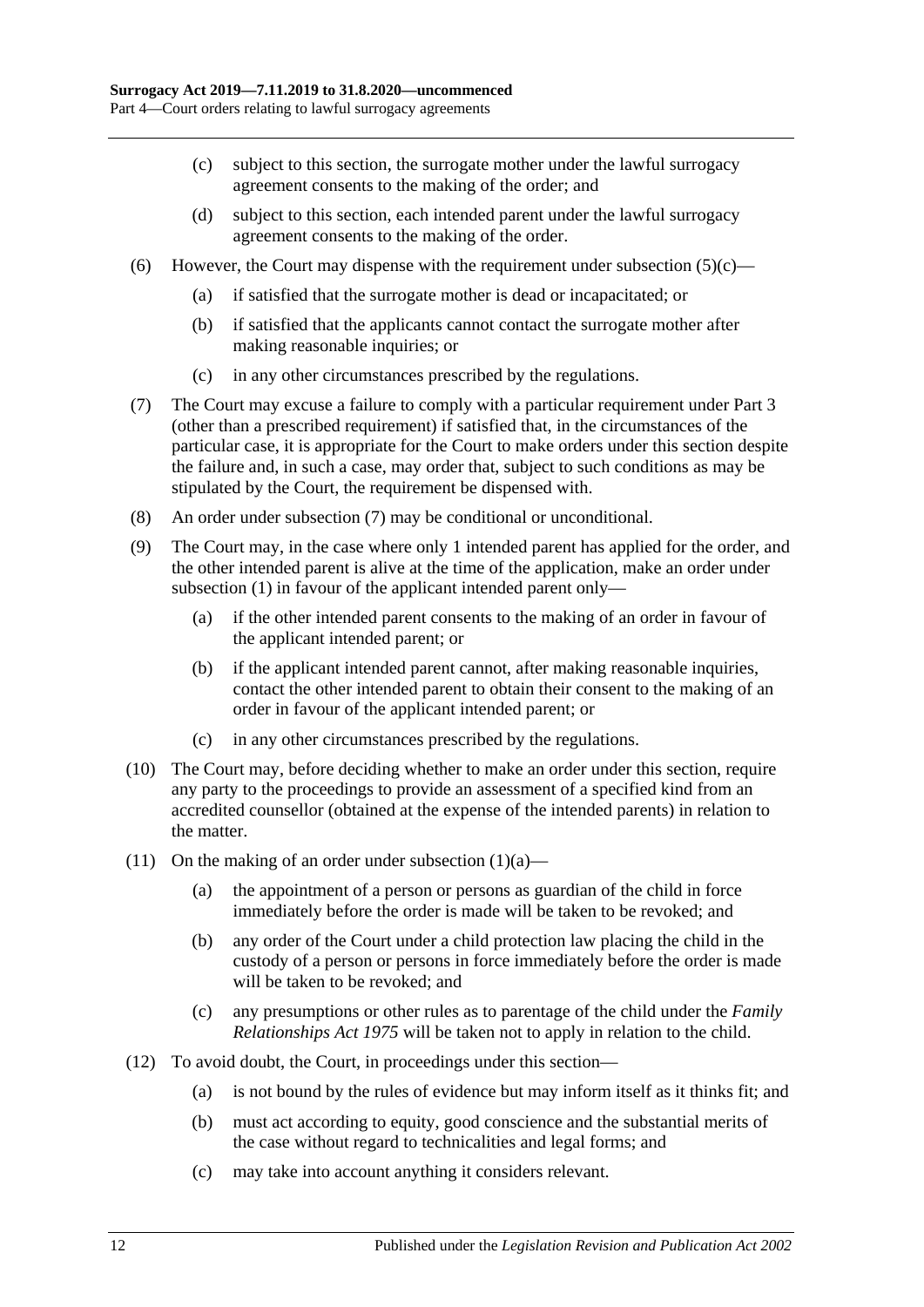(13) Nothing in this section prevents the name of a child being later changed in accordance with another law of the State.

#### <span id="page-12-1"></span><span id="page-12-0"></span>**19—Court may revoke order under [section](#page-10-1) 18**

- (1) Subject to this section, the Court may, on an application by the birth mother of a child, make an order revoking an order under [section](#page-10-1) 18 (the *original order*) relating to a child, and any comparable order under that section relating to the birth siblings of the child.
- (2) The Court must not make an order under [subsection](#page-12-1) (1) unless satisfied that—
	- (a) making the order is in the best interest of the child; and
	- (b) 1 or more of the following circumstances applies in relation to the original order:
		- (i) the original order was obtained by fraud, duress or other improper means;
		- (ii) a consent relied on for the making of the original order was not an effective consent because it was obtained by fraud, duress or inducement;
		- (iii) there are exceptional reasons why the original order should be discharged; and
	- (c) reasonable efforts have been made to give notice of the application to—
		- (i) each intended parent under the relevant lawful surrogacy agreement; and
		- (ii) if the Court considers it appropriate having regard to the child's age, the child.
- <span id="page-12-2"></span>(3) If the Court makes an order under [subsection](#page-12-1) (1), the Court must also make the following ancillary orders:
	- (a) an order declaring—
		- (i) that the relationship between the child and the birth mother is as specified in the order; and
		- (ii) that the relationship between the child and the intended parents is as specified in the order; and
		- (iii) that the relationships of all other persons to the child are to be determined according to the operation and effect of the preceding subparagraphs;
	- (b) an order declaring that the name of the child will be as specified in the order (having regard to the principle that the child's first name should not be changed by the order except in exceptional circumstances),

and may make such other consequential or ancillary orders as the Court considers appropriate.

(4) Any person may apply for leave to intervene in an application under this section and the Court may make an order permitting the person to intervene in the application.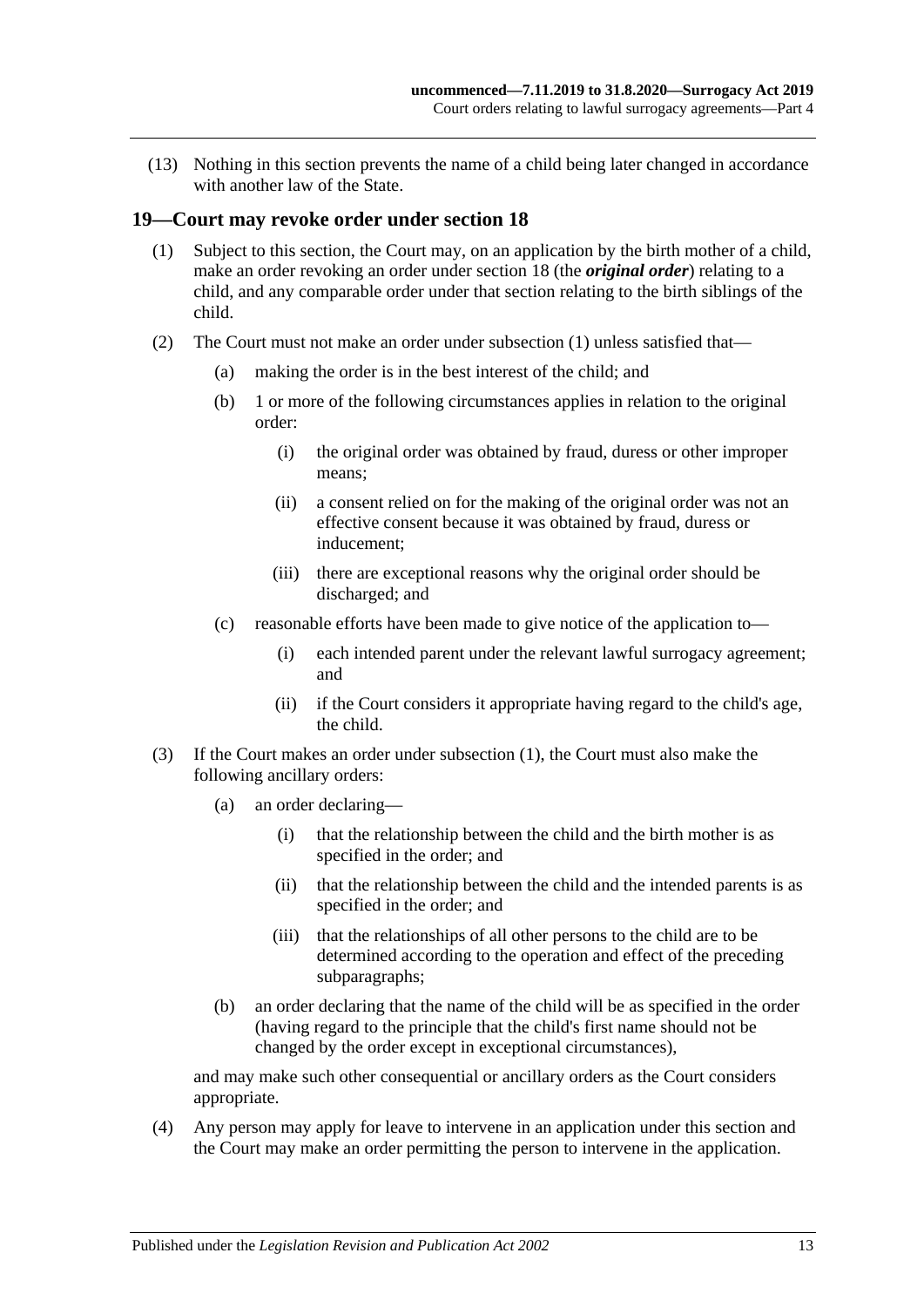- (5) Except where the Court orders otherwise, a person who is permitted to intervene in an application under this section will be taken to be a party to the application.
- (6) Subject to any orders made under [subsection](#page-12-2) (3), if an original order is revoked under this section, any rights, duties and relationships under the law of the State (including, to avoid doubt, parentage relationships determined under the *[Family Relationships](http://www.legislation.sa.gov.au/index.aspx?action=legref&type=act&legtitle=Family%20Relationships%20Act%201975)  Act [1975](http://www.legislation.sa.gov.au/index.aspx?action=legref&type=act&legtitle=Family%20Relationships%20Act%201975)*) are to be determined as if the original order had not been made.
- (7) Subject to any order made under this section, nothing in this section affects anything lawfully done, or any proprietary right or interest created in a person, while the original order was in force.
- (8) Nothing in this section prevents the name of a child being later changed in accordance with another law of the State.

#### <span id="page-13-0"></span>**20—Court may require separate representation of child**

- (1) In proceedings before the Court under this Act relating to a child born as a result of a lawful surrogacy agreement, the Court may, if it thinks it appropriate to do so—
	- (a) order that the child is to be separately represented in the proceedings; and
	- (b) make any other orders the Court considers necessary or appropriate to secure that separate representation.
- (2) A legal practitioner representing a child in proceedings under this Act must act in the best interests of the child, having regard to any evidence reasonably available to the legal practitioner.

#### <span id="page-13-1"></span>**21—Court to notify Registrar of Births, Deaths and Marriages**

The Registrar of the Court must, as soon as is reasonably practicable after the Court makes an order under [section](#page-10-1) 18 or [19](#page-12-0) relating to a child, give to the Registrar of Births, Deaths and Marriages written notice of the following matters:

- (a) the date of the order;
- (b) the full name, address and occupation of the birth mother of the child;
- (c) the full name, address and occupation of the intended parent or parents of the child under the relevant lawful surrogacy agreement;
- (d) the name by which the child is known before, and is to be known after, the order becomes effective;
- (e) details of the date and place of birth of the child;
- (f) the terms of any relevant consequential or ancillary orders made;
- (g) if known, the identity of the donor of any human reproductive material used in relation to the relevant lawful surrogacy agreement and resulting in the birth of a child (being a donor who is not the birth mother or an intended parent);
- (h) if known, such other information as may be reasonably required by the Registrar of Births, Deaths and Marriages for the purposes of registration of the birth of the child to whom the order relates.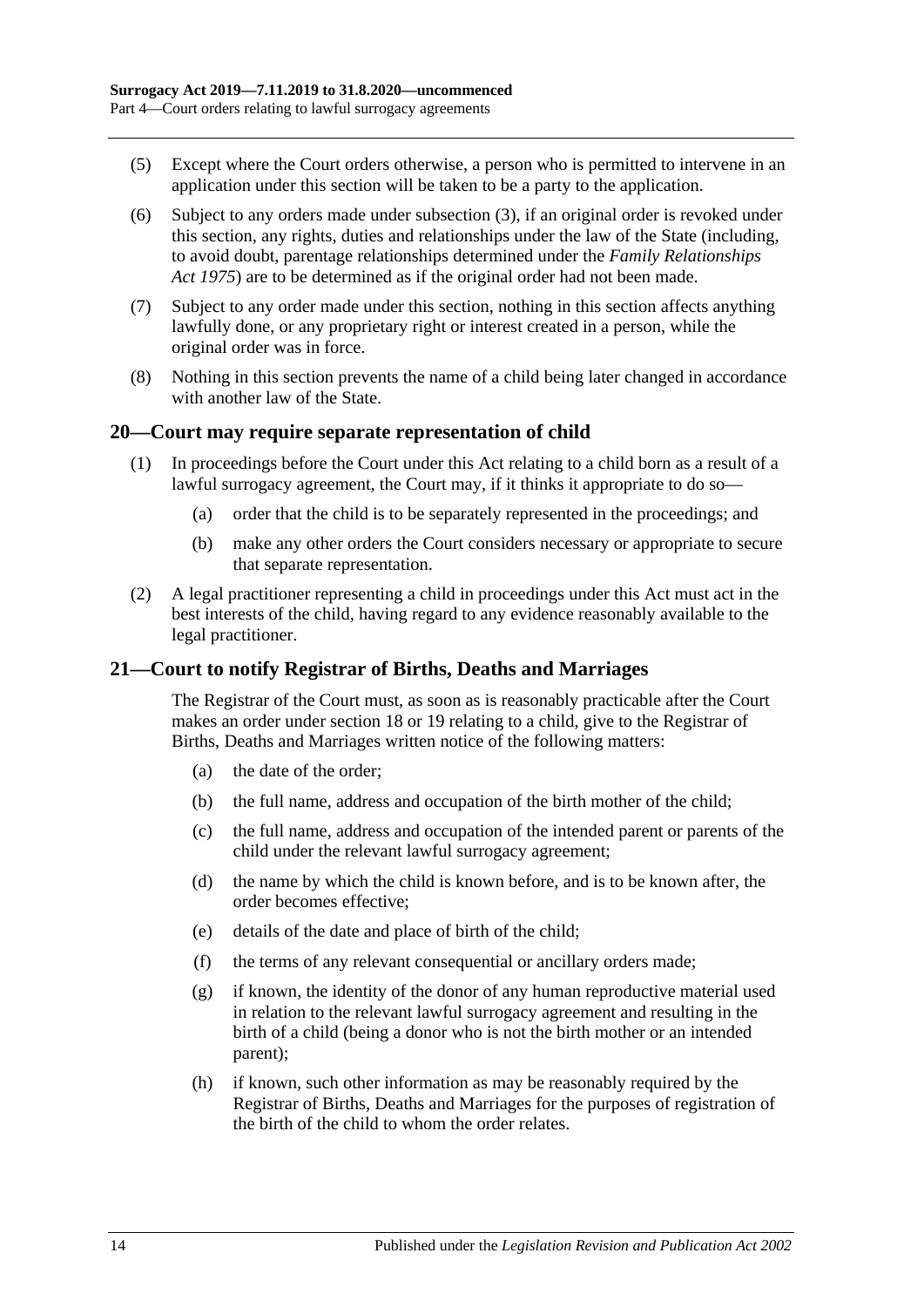#### <span id="page-14-0"></span>**22—Access to Court records**

Except as may be authorised by the Court, the records of proceedings relating to an order under [section](#page-10-1) 18 or [19](#page-12-0) will not be open to inspection.

## <span id="page-14-1"></span>**Part 5—Offences relating to surrogacy agreements**

#### <span id="page-14-2"></span>**23—Offence relating to commercial surrogacy agreements**

(1) A person who enters, or purports to enter, a commercial surrogacy agreement is guilty of an offence.

Maximum penalty: Imprisonment for 12 months.

- (2) In proceedings for an offence against this section, the prosecution need not prove that a woman became pregnant, or a child was or is to be born, pursuant to the commercial surrogacy agreement.
- (3) For the purposes of this section, a reference to a payment will be taken not to include a reference to a payment of reasonable surrogacy costs.
- (4) In this section—

*commercial surrogacy agreement* means a surrogacy agreement that provides for, or purports to provide for, a person to receive payment for any of the following:

- (a) entering, or agreeing to enter, the surrogacy agreement; or
- (b) giving up a child, or any rights in respect of a child, born as a result of the surrogacy agreement; or
- (c) consenting to the making of an order under this Act relating to a child born as a result of the surrogacy arrangement.

#### <span id="page-14-4"></span><span id="page-14-3"></span>**24—Offence to arrange etc surrogacy agreement for another person**

- (1) A person who, for valuable consideration—
	- (a) negotiates, or arranges or obtains the benefit of, a surrogacy agreement on behalf of another; or
	- (b) offers to negotiate, or arrange or obtain the benefit of a surrogacy agreement on behalf of another; or
	- (c) arranges, or offers to arrange, introductions between people seeking to enter a surrogacy agreement,

is guilty of an offence.

Maximum penalty: Imprisonment for 12 months.

- (2) [Subsection](#page-14-4) (1) does not apply to—
	- (a) the negotiation, or arranging or obtaining the benefit of, a lawful surrogacy agreement by an intended parent on behalf of another intended parent under the lawful surrogacy agreement; or
	- (b) any other act, or act of a kind, prescribed by the regulations.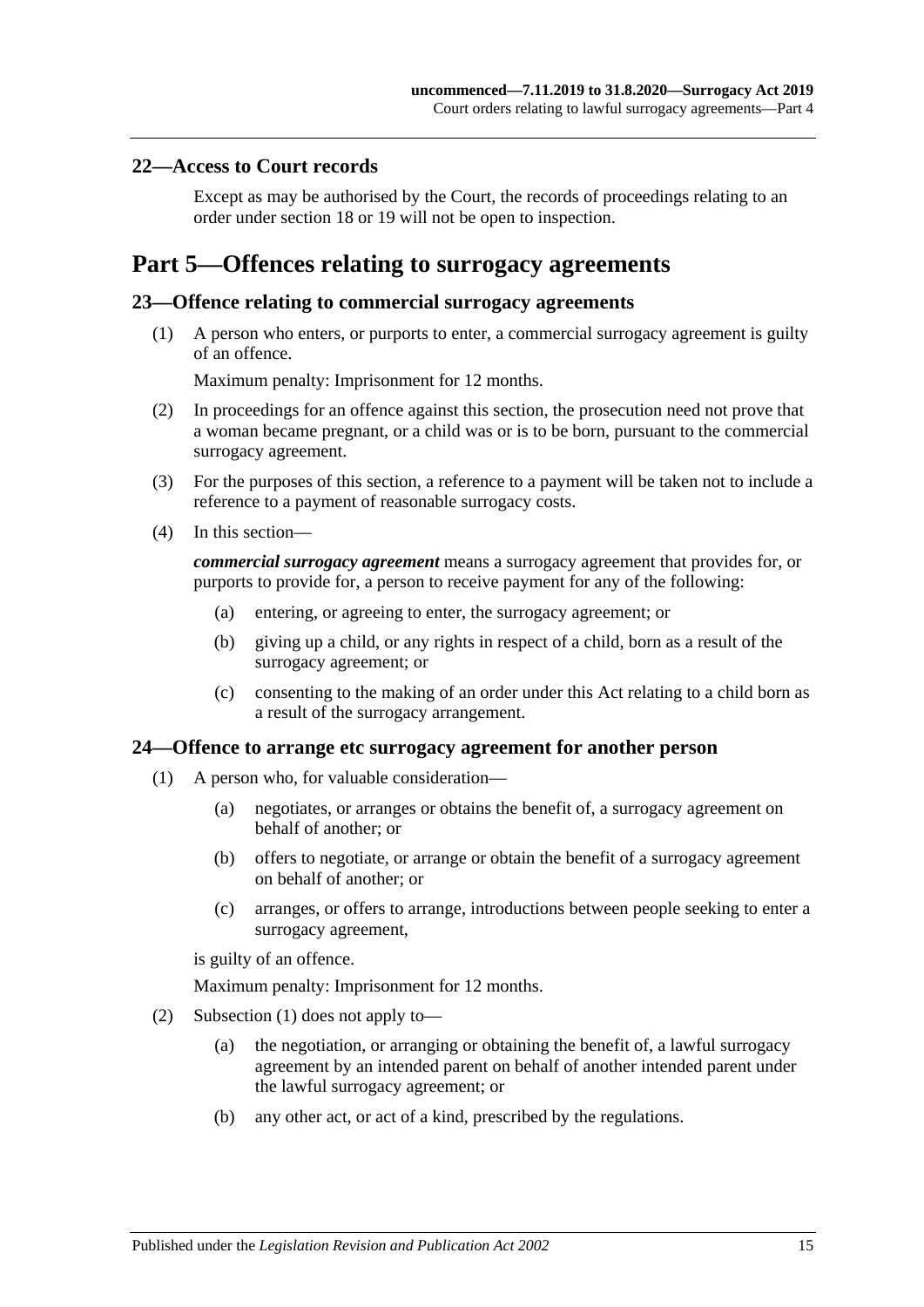- (3) In proceedings for an offence against this section, the prosecution need not prove that—
	- (a) a surrogacy agreement was, in fact, entered; or
	- (b) a woman became pregnant, or a child was or is to be born, pursuant to the surrogacy agreement.

#### <span id="page-15-0"></span>**25—Offence to induce person to enter surrogacy agreement**

(1) A person who, by threat of harm, or by dishonesty or undue influence, induces another to enter a surrogacy agreement is guilty of a offence.

Maximum penalty: Imprisonment for 5 years.

(2) A person who, for valuable consideration, induces another to enter into a surrogacy agreement is guilty of an offence.

Maximum penalty: Imprisonment for 2 years.

(3) In proceedings for an offence against this section, the prosecution need not prove that a woman became pregnant, or a child was or is to be born, pursuant to the surrogacy agreement.

#### <span id="page-15-1"></span>**26—Offence to advertise certain services relating to surrogacy**

- (1) A person must not publish an advertisement, statement, notice or other material that—
	- (a) seeks, or purports to seek, the agreement of a person to act as a surrogate mother for valuable consideration; or
	- (b) states, or implies, that a person is willing to act as a surrogate mother for valuable consideration.

Maximum penalty: \$10 000.

- (2) In proceedings for an offence against this section, it is not necessary for the prosecution to prove that a person did, in fact, as a surrogate mother, or that a surrogacy agreement (whether a lawful surrogacy agreement or otherwise) was, in fact, entered.
- (3) In this section—

*publish* means to disseminate or provide access, by any means, to the public or a section of the public.

### <span id="page-15-2"></span>**Part 6—Miscellaneous**

#### <span id="page-15-3"></span>**27—Provision of information etc for purposes of** *Births, Deaths and Marriages Registration Act 1996*

Except as may be provided for in this Act, nothing in this Act affects the requirement of the parents of a child born as a result of a surrogacy agreement to have the child's birth registered under the *[Births, Deaths and Marriages Registration Act](http://www.legislation.sa.gov.au/index.aspx?action=legref&type=act&legtitle=Births%20Deaths%20and%20Marriages%20Registration%20Act%201996) 1996*.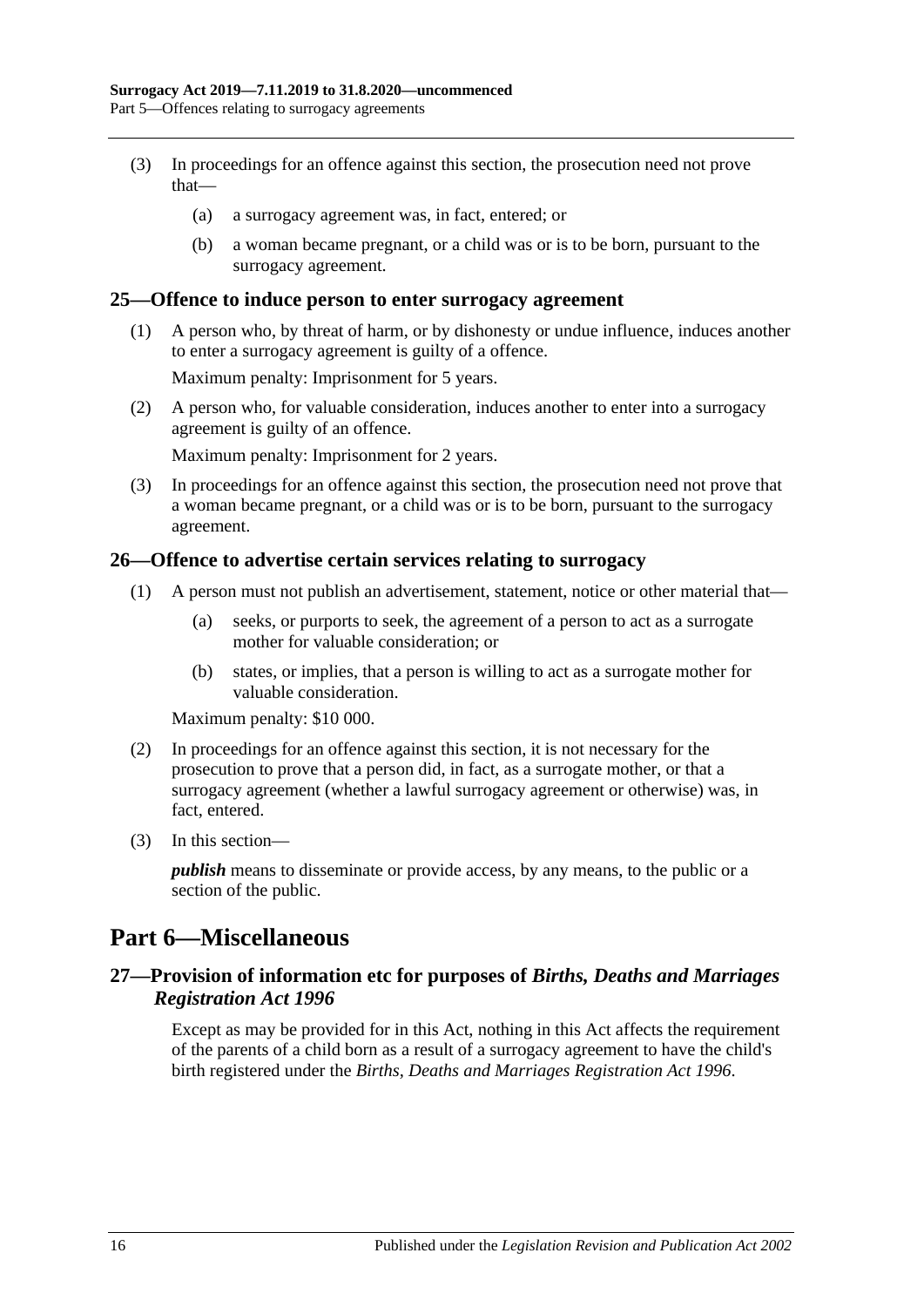### <span id="page-16-0"></span>**28—Limitation of liability**

Except as specifically provided in this Act, no civil or criminal liability attaches to the Crown, or a person exercising powers and functions under this Act in respect of an act or omission in good faith in the exercise or discharge, or purported exercise or discharge, of a power, function or duty conferred or imposed by or under this Act.

#### <span id="page-16-1"></span>**29—Confidentiality**

A person must not, directly or indirectly, disclose information obtained in the course of the administration or operation of this Act except—

- (a) for the purposes of the administration or enforcement of this Act; or
- (b) for the purposes of referring the matter to a law enforcement agency; or
- (c) for the purposes of a criminal proceeding or a proceeding for the imposition of a penalty; or
- (d) to an agency or instrumentality of this State, the Commonwealth or another State or a Territory of the Commonwealth for the purposes of the proper performance of its functions; or
- (e) if the disclosure is reasonably necessary for the protection of the lawful interests of that person; or
- (f) as is otherwise required or authorised by or under this or any other Act.

Maximum penalty: \$10 000.

#### <span id="page-16-2"></span>**30—Service**

Except where this Act requires otherwise, a notice or other document required or authorised to be given to or served on a person under this Act may—

- (a) be given to the person personally; or
- (b) be left for the person at the person's place of residence or business with someone apparently over the age of 16 years; or
- (c) be posted to the person at the person's last known place of residence or business; or
- (d) be transmitted by email to an email address provided by the person (in which case the notice or other document will be taken to have been given or served at the time of transmission); or
- (e) if the person is a company or registered body within the meaning of the *Corporations Act 2001* of the Commonwealth, be served in accordance with that Act.

#### <span id="page-16-4"></span><span id="page-16-3"></span>**31—Review of Act**

- (1) The Minister must cause a review of the operation of this Act to be conducted and a report on the review to be prepared and submitted to the Minister.
- (2) The review and the report must be completed after the fifth, but before the sixth, anniversary of the commencement of this Act.
- (3) The Minister must cause a copy of the report submitted under [subsection](#page-16-4) (1) to be laid before both Houses of Parliament within 6 sitting days after receiving the report.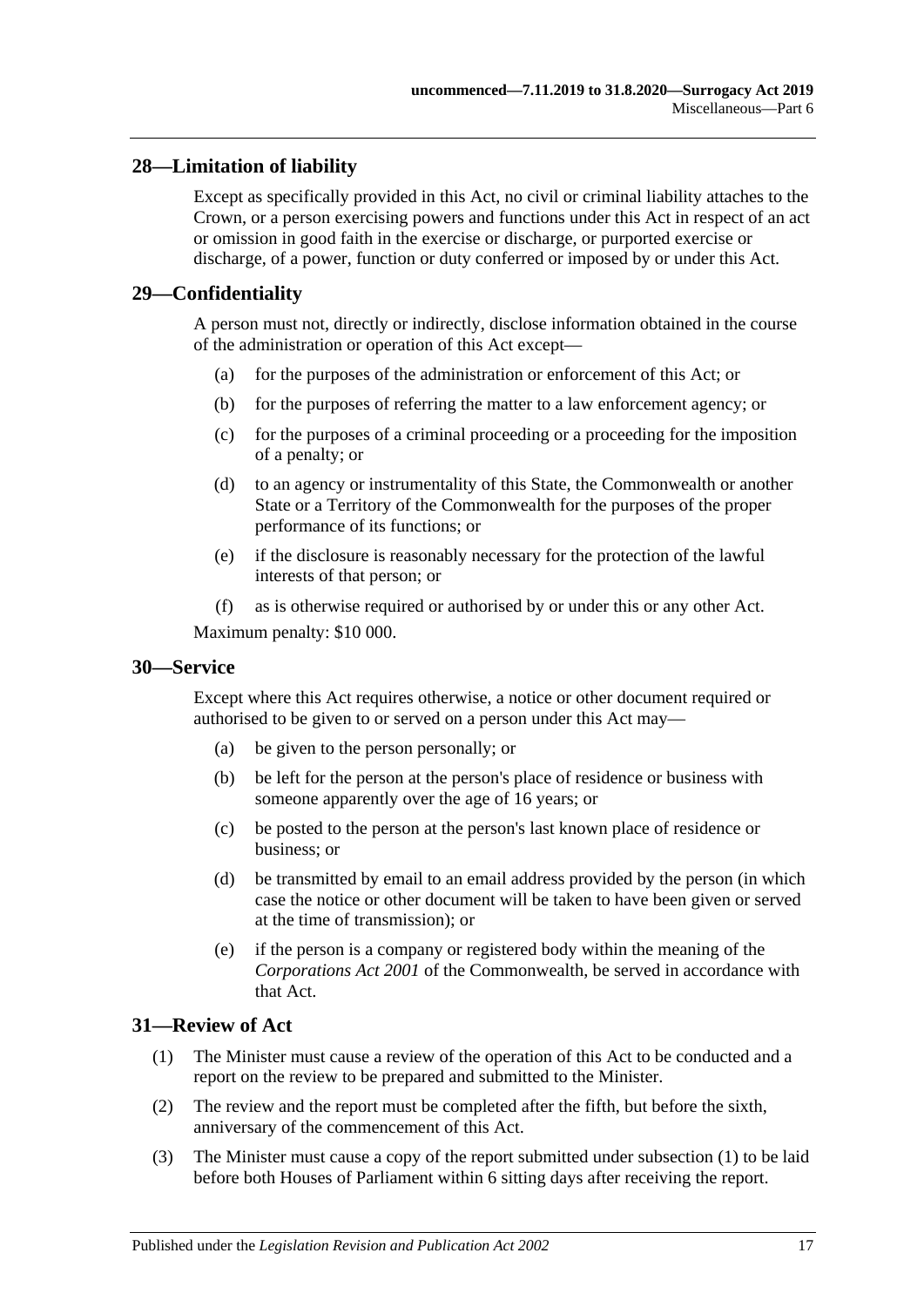### <span id="page-17-3"></span><span id="page-17-0"></span>**32—Regulations**

- (1) The Governor may make such regulations as are contemplated by, or necessary or expedient for the purposes of, this Act.
- (2) Without limiting the generality of [subsection](#page-17-3) (1), the regulations may provide for—
	- (a) fees in respect of any matter under this Act and their payment, recovery or waiver; and
	- (b) fines, not exceeding \$10 000, for offences against the regulations; and
	- (c) facilitation of proof of the commission of offences against the regulations.
- (3) The regulations may—
	- (a) be of general or limited application; and
	- (b) make different provision according to the matters or circumstances to which they are expressed to apply; and
	- (c) make provisions of a saving or transitional nature consequent on the enactment of this Act or on the commencement of specified provisions of this Act or on the making of regulations under this Act; and
	- (d) provide that a matter or thing in respect of which regulations may be made is to be determined according to the discretion of the Minister or any other specified person or body; and
	- (e) apply or incorporate, wholly or partially and with or without modification, a code, standard, policy or other document prepared or published by the Minister or another specified person or body.
- (4) If a code, standard or other document is referred to or incorporated in the regulations—
	- (a) a copy of the code, standard or other document must be kept available for public inspection, without charge and during ordinary office hours, at an office or offices specified in the regulations; and
	- (b) evidence of the contents of the code, standard or other document may be given in any legal proceedings by production of a document apparently certified by the Minister to be a true copy of the code, standard or other document.

## <span id="page-17-1"></span>**Schedule 1—Related amendments and transitional provisions etc**

## **Part 1—Preliminary**

#### <span id="page-17-2"></span>**1—Amendment provisions**

In this Act, a provision under a heading referring to the amendment of a specified Act amends the Act so specified.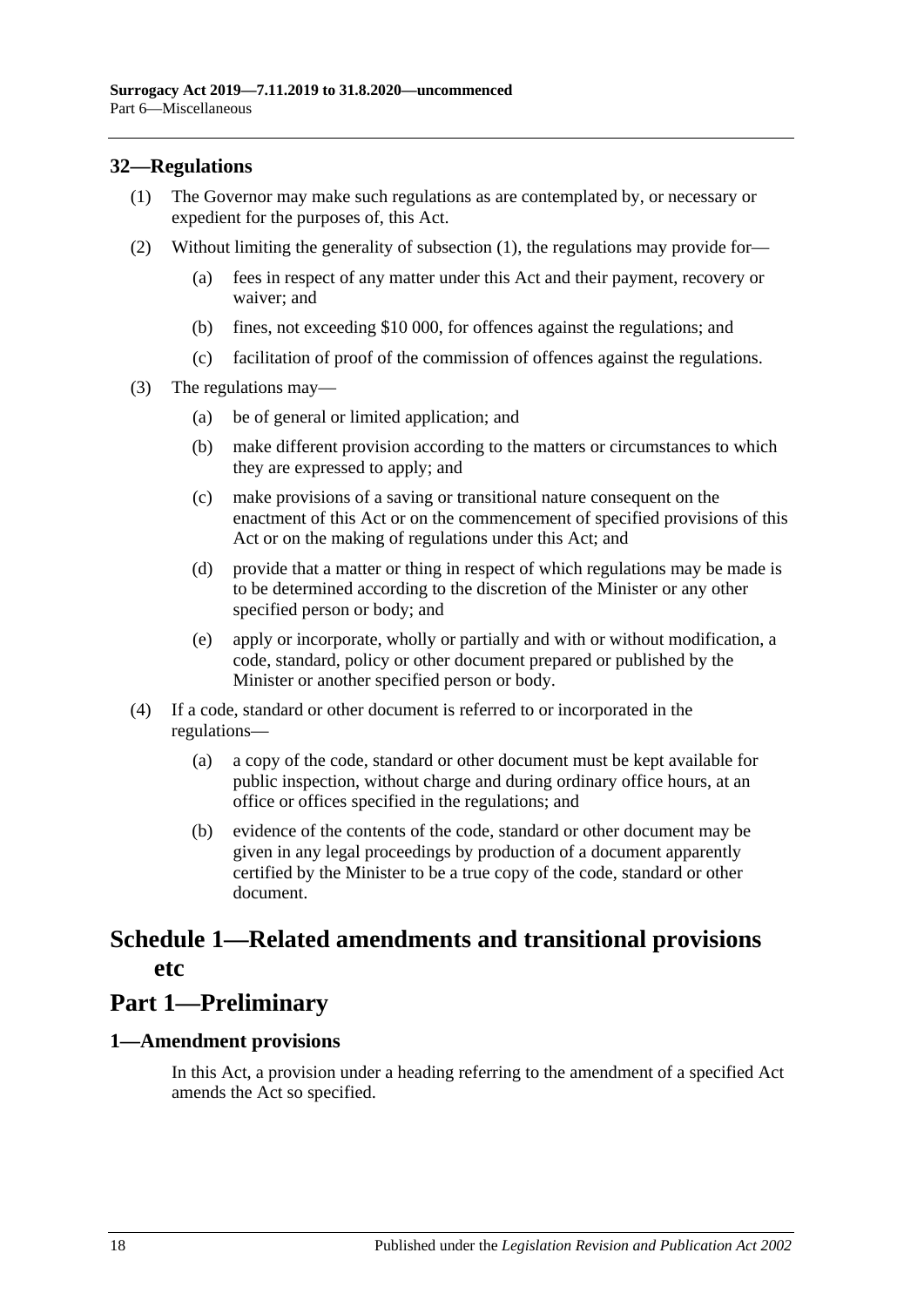## **Part 2—Amendment of** *Assisted Reproductive Treatment Act 1988*

#### <span id="page-18-0"></span>**2—Amendment of section 3—Interpretation**

Section 3, definition of *recognised surrogacy agreement*—delete the definition and substitute:

*lawful surrogacy agreement* means a lawful surrogacy agreement under the *[Surrogacy Act](http://www.legislation.sa.gov.au/index.aspx?action=legref&type=act&legtitle=Surrogacy%20Act%202019) 2019*;

#### <span id="page-18-1"></span>**3—Amendment of section 9—Conditions of registration**

Section 9(1)(c)(iva)—delete "recognised" and substitute:

lawful

#### <span id="page-18-2"></span>**4—Amendment of section 15—Donor conception register**

(1) Section 15(1)—delete "The Minister may" and substitute:

The Minister must

(2) Section 15(2)—delete "If the Minister does keep the donor conception register, the register" and substitute:

The donor conception register

- (3) Section 15(8)—delete subsection (8) and substitute:
	- (8) This section applies in relation to assisted reproductive treatment whether provided before or after the commencement of this section.

## **Part 3—Amendment of** *Births, Deaths and Marriages Registration Act 1996*

#### <span id="page-18-3"></span>**5—Amendment of section 4—Interpretation**

(1) Section 4, definition of *surrogacy order*—delete "section 10HB of the *[Family](http://www.legislation.sa.gov.au/index.aspx?action=legref&type=act&legtitle=Family%20Relationships%20Act%201975)  [Relationships Act](http://www.legislation.sa.gov.au/index.aspx?action=legref&type=act&legtitle=Family%20Relationships%20Act%201975) 1975*" and substitute:

section 18 or 19 of the *[Surrogacy Act](http://www.legislation.sa.gov.au/index.aspx?action=legref&type=act&legtitle=Surrogacy%20Act%202019) 2019*

(2) Section 4, definition of *registrable event*—delete "discharge" and substitute: revocation

#### <span id="page-18-4"></span>**6—Amendment of section 22A—Surrogacy orders**

(1) Section 22A(1)—delete "section 10HD of the *[Family Relationships Act](http://www.legislation.sa.gov.au/index.aspx?action=legref&type=act&legtitle=Family%20Relationships%20Act%201975) 1975*" and substitute:

section 21 of the *[Surrogacy Act](http://www.legislation.sa.gov.au/index.aspx?action=legref&type=act&legtitle=Surrogacy%20Act%202019) 2019* in relation to the making or revocation

(2) Section 22A(2)—delete "section 10HB(13) or 10HC(10) (as the case requires) of the *[Family Relationships Act](http://www.legislation.sa.gov.au/index.aspx?action=legref&type=act&legtitle=Family%20Relationships%20Act%201975) 1975*" and substitute:

> the orders made by the Court under section 18(1) or 19(3) of the *[Surrogacy](http://www.legislation.sa.gov.au/index.aspx?action=legref&type=act&legtitle=Surrogacy%20Act%202019)  Act [2019](http://www.legislation.sa.gov.au/index.aspx?action=legref&type=act&legtitle=Surrogacy%20Act%202019)* (as the case requires)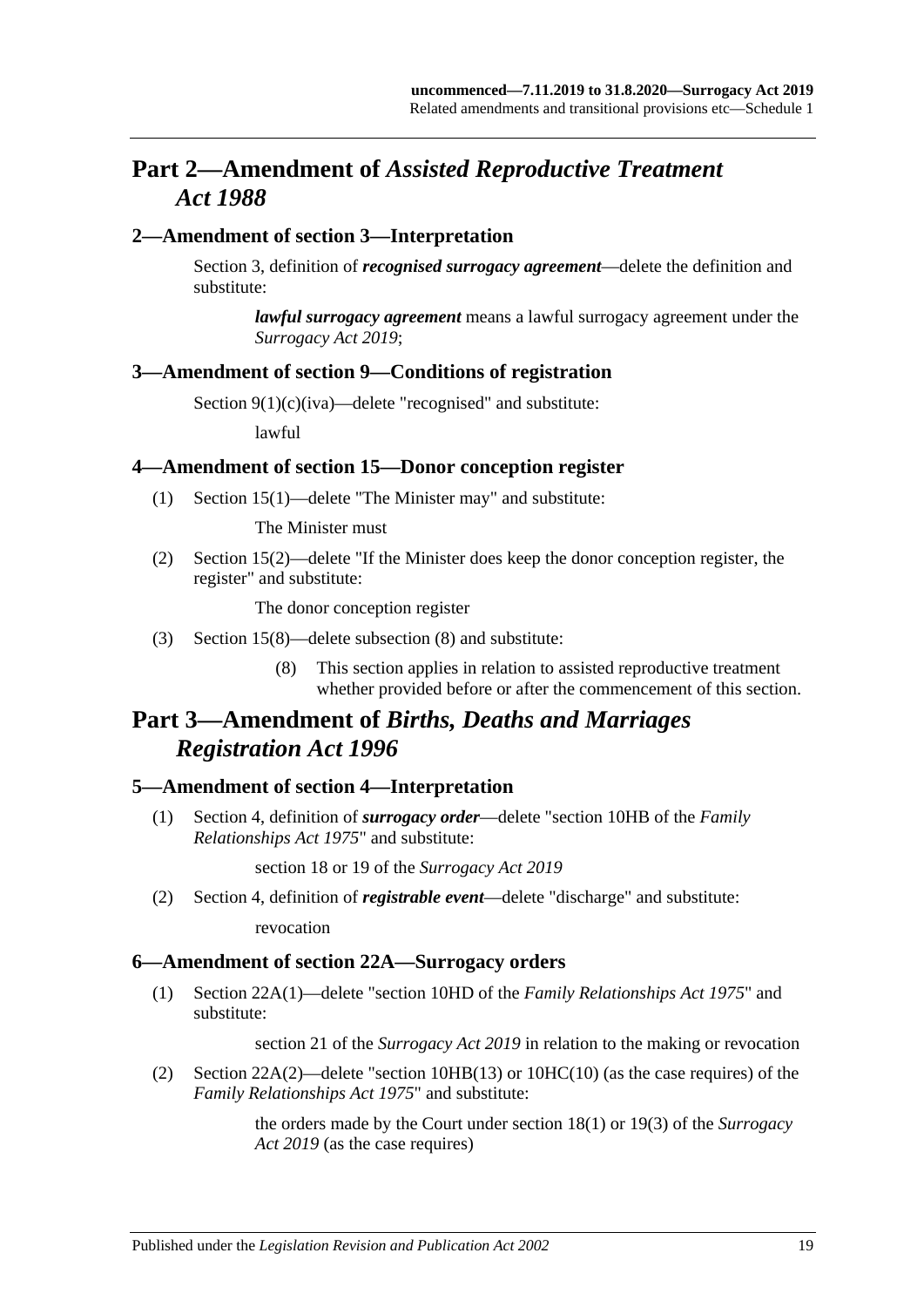(3) Section 22A(3)—delete "section 10HD of the *[Family Relationships Act](http://www.legislation.sa.gov.au/index.aspx?action=legref&type=act&legtitle=Family%20Relationships%20Act%201975) 1975*" and substitute:

section 21 of the *[Surrogacy Act](http://www.legislation.sa.gov.au/index.aspx?action=legref&type=act&legtitle=Surrogacy%20Act%202019) 2019*

(4) Section 22A(5)—delete "section 10HD of the *[Family Relationships Act](http://www.legislation.sa.gov.au/index.aspx?action=legref&type=act&legtitle=Family%20Relationships%20Act%201975) 1975* in relation to the making or discharge" and substitute:

section 21 of the *[Surrogacy Act](http://www.legislation.sa.gov.au/index.aspx?action=legref&type=act&legtitle=Surrogacy%20Act%202019) 2019* in relation to the making or revocation

#### <span id="page-19-0"></span>**7—Amendment of section 49A—Saving provision—surrogacy arrangements**

Section 49A(1)—delete "discharge" and substitute:

revocation

## **Part 4—Amendment of** *Family Relationships Act 1975*

#### <span id="page-19-1"></span>**8—Amendment of section 10—Saving provision**

Section 10(d)—delete "or 2B"

#### <span id="page-19-2"></span>**9—Amendment of section 10EA—Court order relating to paternity**

Section 10EA—after subsection (7) insert:

(7a) This section does not apply in relation to a child born as a result of a lawful surrogacy agreement under the *[Surrogacy Act](http://www.legislation.sa.gov.au/index.aspx?action=legref&type=act&legtitle=Surrogacy%20Act%202019) 2019* (whether or not an order under section 18 of that Act has been, or could be, made in respect of the parentage of the child).

#### <span id="page-19-3"></span>**10—Repeal of Part 2B**

Part 2B—delete Part 2B

## **Part 5—Transitional and saving provisions etc**

### <span id="page-19-4"></span>**11—Continuation of recognised surrogacy agreements under** *Family Relationships Act 1975* **as lawful surrogacy agreements**

- (1) A recognised surrogacy agreement under Part 2B of the *[Family Relationships](http://www.legislation.sa.gov.au/index.aspx?action=legref&type=act&legtitle=Family%20Relationships%20Act%201975)  Act [1975](http://www.legislation.sa.gov.au/index.aspx?action=legref&type=act&legtitle=Family%20Relationships%20Act%201975)* that was in force immediately before the commencement of this clause—
	- (a) will, on the commencement of this [clause](#page-19-3) 10 of this Schedule, be taken to continue in force in accordance with its terms; and
	- (b) will be taken to be a lawful surrogacy agreement under this Act.
- (2) Any counselling, certificate or other matter done under the *[Family Relationships](http://www.legislation.sa.gov.au/index.aspx?action=legref&type=act&legtitle=Family%20Relationships%20Act%201975)  Act [1975](http://www.legislation.sa.gov.au/index.aspx?action=legref&type=act&legtitle=Family%20Relationships%20Act%201975)* in respect of a recognised surrogacy agreement continued under this clause will be taken to have effect as if it were counselling, a certificate or matter done under this Act.
- (3) A reference in any Act or law, or contract or other instrument, to a recognised surrogacy agreement (being a recognised surrogacy agreement continued under this clause) will be taken to be a reference to the agreement as so continued.